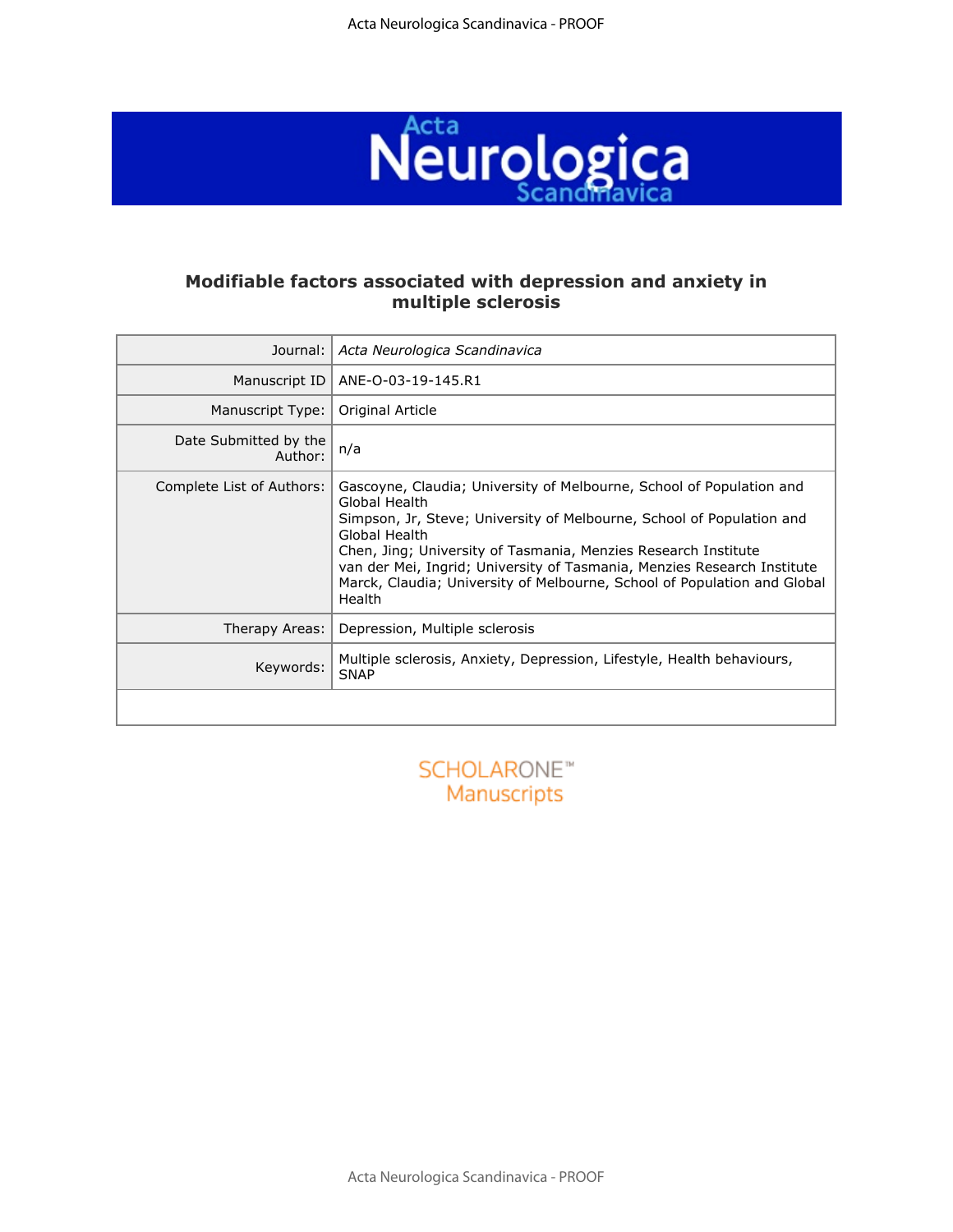| $\overline{c}$<br>3        |                |                                                                                                                                  |
|----------------------------|----------------|----------------------------------------------------------------------------------------------------------------------------------|
| 4<br>5<br>6                | $\mathbf{1}$   | Modifiable factors associated with depression and anxiety in multiple sclerosis                                                  |
| 7<br>8<br>9                | $\overline{2}$ | Running Title: Modifiable factors, depression and anxiety in MS                                                                  |
| 10<br>11                   | 3              |                                                                                                                                  |
| 12<br>13<br>14             | 4              | Gascoyne, Claudia R MSc <sup>1</sup> ; Simpson, Jr., Steve PhD <sup>2,3</sup> ; Chen, Jing MD <sup>3</sup> , van der Mei, Ingrid |
| 15<br>16<br>17             | 5              | PhD <sup>3</sup> ; Marck, Claudia H PhD <sup>1,2</sup> ;                                                                         |
| 18<br>19<br>20             | 6              | <sup>1</sup> Disability and Health Unit, Melbourne School of Population and Global Health, The                                   |
| 21<br>22<br>23             | 7              | University of Melbourne                                                                                                          |
| 24<br>25<br>26             | 8              | <sup>2</sup> Centre of Epidemiology and Biostatistics, Melbourne School of Population and Global                                 |
| 27<br>28<br>29             | 9              | Health, The University of Melbourne                                                                                              |
| 30<br>31<br>32             | 10             | <sup>3</sup> Menzies Institute for Medical Research, University of Tasmania.                                                     |
| 33<br>34<br>35             | 11             |                                                                                                                                  |
| 36<br>37                   | 12             | <b>Corresponding Author:</b>                                                                                                     |
| 38<br>39<br>40             | 13             | Claudia Gascoyne                                                                                                                 |
| 41<br>42                   | 14             | Melbourne School of Population and Global Health                                                                                 |
| 43<br>44<br>45             | 15             | 207 Bouverie St, The University of Melbourne, Victoria 3010, Australia                                                           |
| 46<br>47                   | 16             | E-mail: claudiagascoyne@gmail.com                                                                                                |
| 48<br>49<br>50             | 17             | Telephone: +61 428 043 117                                                                                                       |
| 51<br>52                   | 18             |                                                                                                                                  |
| 53<br>54<br>55             | 19             | Acknowledgements: The authors thank all the participants in the Australian Multiple                                              |
| 56<br>57<br>58<br>59<br>60 | 20             | Sclerosis Longitudinal Study for their support and willingness to complete the surveys.                                          |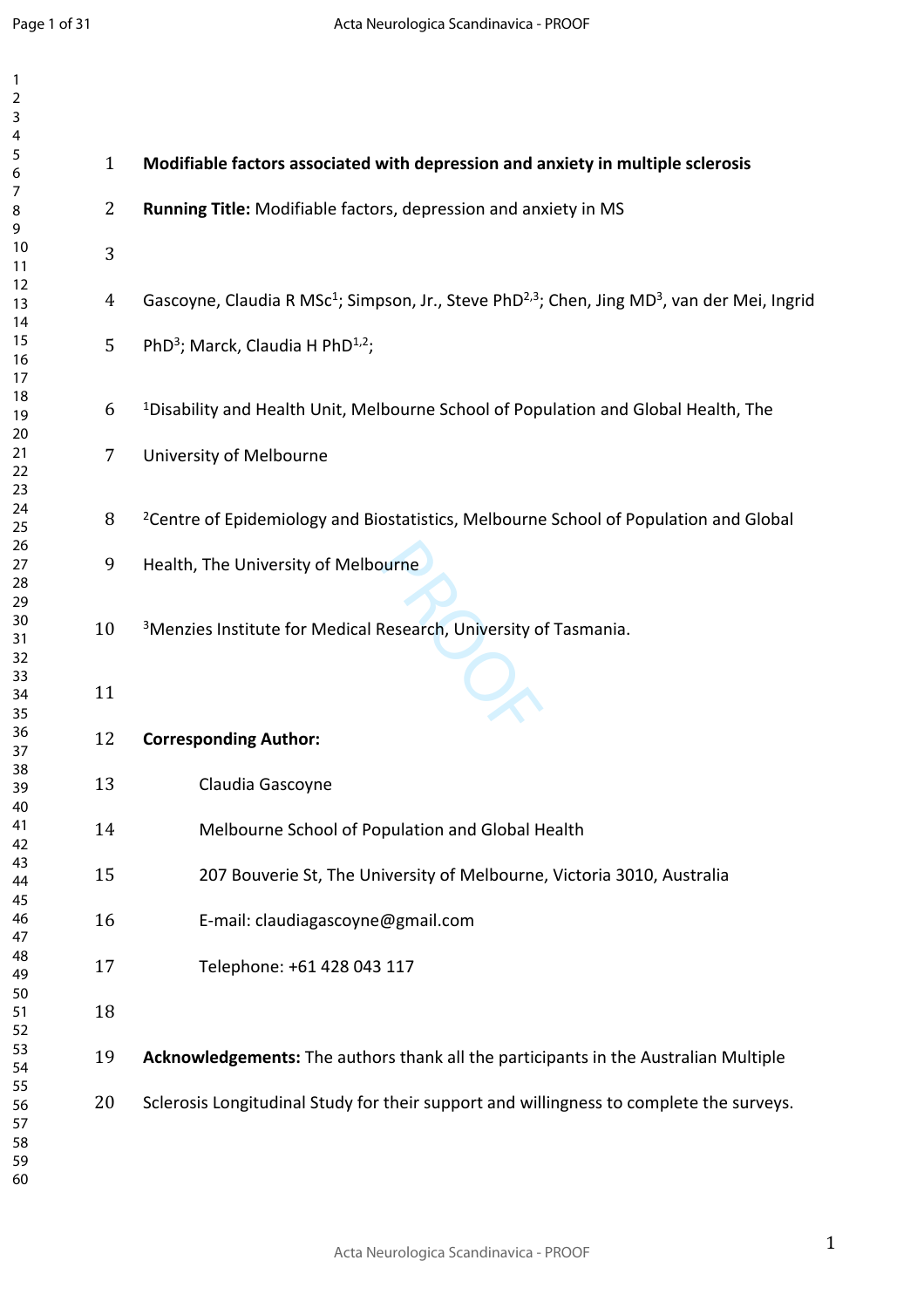# ABSTRACT (225/250)

| 22 | Objectives: Modifiable lifestyle factors are implicated in multiple sclerosis (MS) symptoms       |
|----|---------------------------------------------------------------------------------------------------|
| 23 | but their role in mood is unclear. This study aims to investigate associations between            |
| 24 | lifestyle and depression and anxiety in Australian participants with MS.                          |
| 25 | Materials & Methods: Self-reported data from the Australian Multiple Sclerosis                    |
| 26 | Longitudinal Study included the Hospital Anxiety and Depression Scale (HADS) and lifestyle        |
| 27 | measurements from 1,500 participants. SNAP score (range 0-5) was the sum of: non-                 |
| 28 | smoking, sufficient fruit/vegetable intake, non-hazardous alcohol consumption, sufficient         |
| 29 | physical activity, and healthy BMI. Analyses by log-binomial and linear regression were           |
| 30 | adjusted for confounding.                                                                         |
| 31 | Results: Depression and anxiety was prevalent in 27% and 40%, respectively; 20% had               |
| 32 | both. Mean SNAP score was 2.7/5; only 3% met all healthy lifestyle recommendations. Only          |
| 33 | 10% reported adequate fruit/vegetable intake, and 22% reported a combination of                   |
| 34 | unhealthy BMI, inadequate physical activity and inadequate nutrition. A healthier SNAP            |
| 35 | score was associated with lower depression prevalence (adjusted prevalence ratio 0.83             |
| 36 | (95%CI 0.75, 0.92) per unit increase) and depression severity (adjusted $\beta$ -0.44 (95%CI -    |
| 37 | 0.64, -0.24)), but not with anxiety.                                                              |
| 38 | <b>Conclusions:</b> Modifiable lifestyle factors are associated with lower frequency and severity |
| 39 | of depression, but not anxiety, in Australian people with multiple sclerosis. The                 |
| 40 | associations between a healthier SNAP score and lower depression are likely bi-directional.       |
|    |                                                                                                   |
|    |                                                                                                   |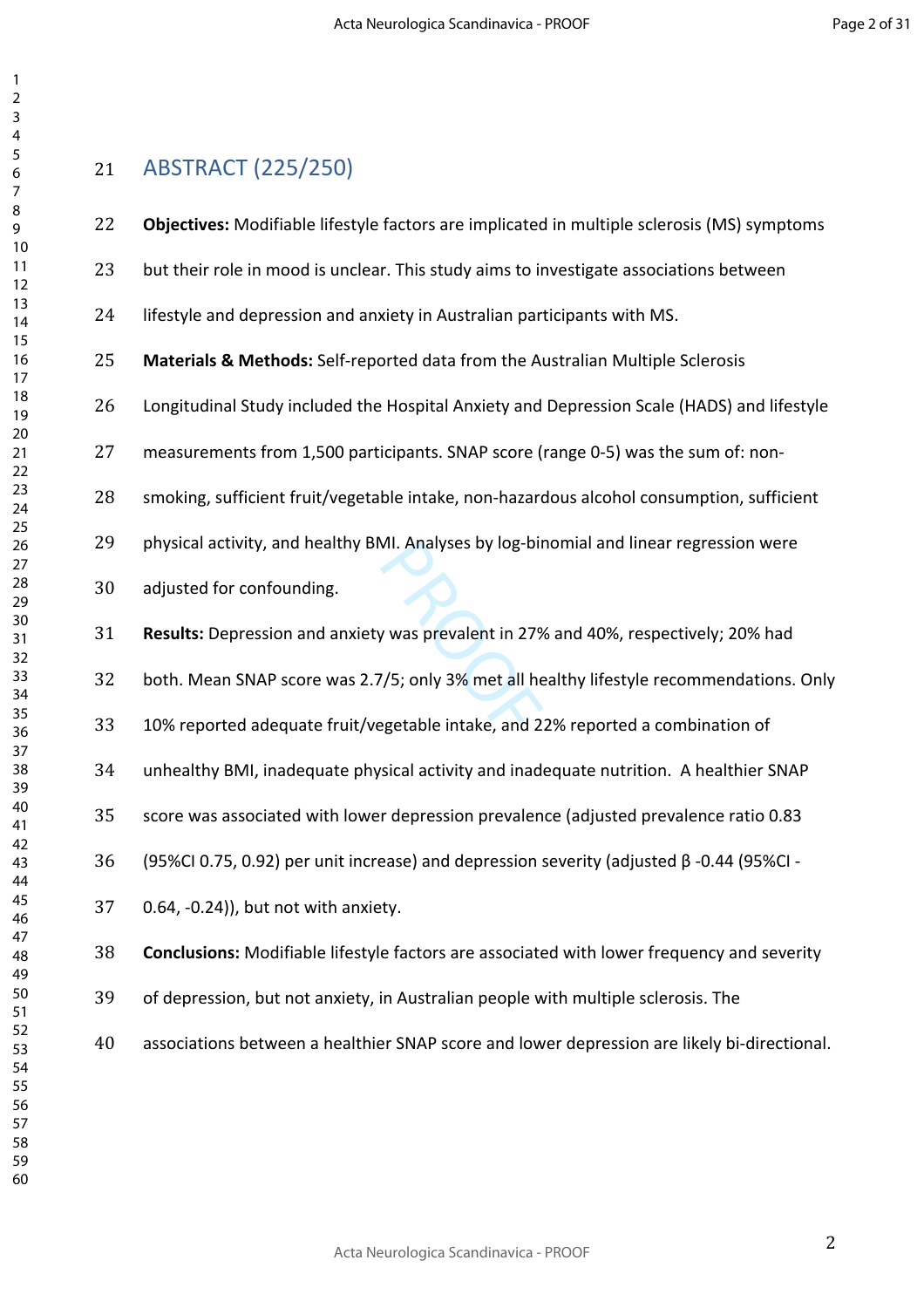| $\mathbf{1}$<br>$\mathbf 2$<br>3 |                                                                                        |
|----------------------------------|----------------------------------------------------------------------------------------|
| 4<br>5<br>41<br>6                | SNAP risk factor prevalence and co-occurrence, especially inadequate nutrition and low |
| $\overline{7}$<br>42<br>$\bf 8$  | physical activity, was high among Australians with MS.                                 |
| 43                               |                                                                                        |
|                                  |                                                                                        |
| 44                               | Keywords: multiple sclerosis; anxiety; depression; lifestyle; health behaviours; SNAP  |
| 45                               |                                                                                        |
|                                  |                                                                                        |
|                                  |                                                                                        |
|                                  |                                                                                        |
|                                  |                                                                                        |
|                                  |                                                                                        |
|                                  |                                                                                        |
|                                  |                                                                                        |
|                                  |                                                                                        |
|                                  | BON                                                                                    |
|                                  |                                                                                        |
|                                  |                                                                                        |
|                                  |                                                                                        |
|                                  |                                                                                        |
|                                  |                                                                                        |
|                                  |                                                                                        |
|                                  |                                                                                        |
|                                  |                                                                                        |
|                                  |                                                                                        |
|                                  |                                                                                        |
|                                  |                                                                                        |
|                                  |                                                                                        |
|                                  |                                                                                        |
|                                  |                                                                                        |
|                                  |                                                                                        |
|                                  |                                                                                        |
| 60                               |                                                                                        |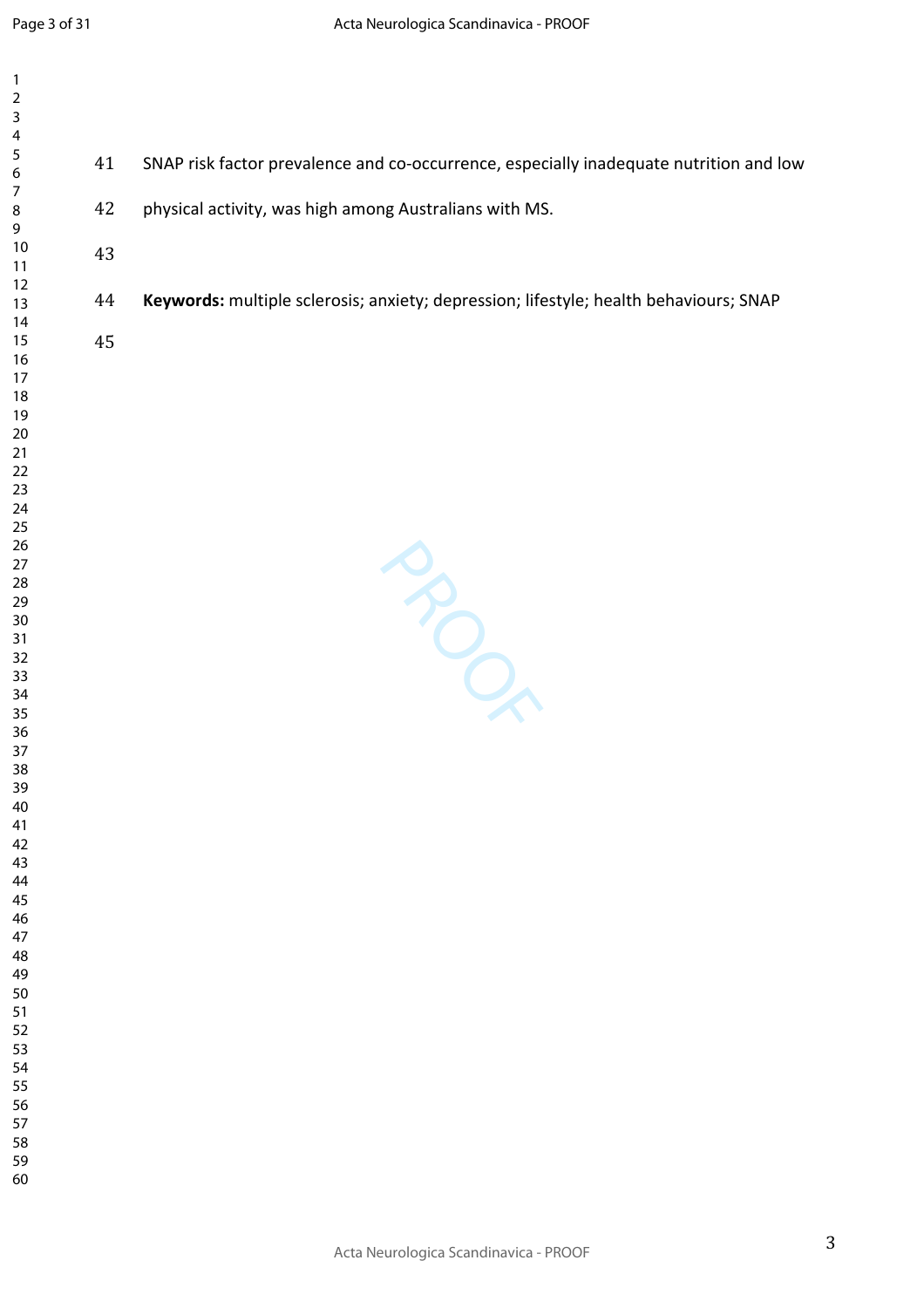## INTRODUCTION

- Clinically significant symptoms of anxiety or depression are observed in up to 40% of
- 48 people with multiple sclerosis (MS)<sup>1</sup>, with prevalence estimates approximately twice that
- 49 of the general population<sup>2</sup>. It is possible that anxiety and depression arise from
- inflammation of the CNS and are hence considered symptoms of MS, yet they can also be
- considered comorbidities, secondary to the disease<sup>3</sup>. Both mood states have been
- 52 associated with increased level of disability<sup>4</sup> and fatigue<sup>5</sup>. Stress responses associated with
- anxiety, as well as depressive symptoms, have been associated with increased
- inflammation and with exacerbations of MS $6$ .
- 

ations of MS°.<br>chological treatments<br>clinically significant syn<br>nxiety treatments for Current pharmacological or psychological treatments for depression are proven to be

- 57 generally effective in reducing clinically significant symptoms<sup>7</sup> in most people with MS.
- However, the effectiveness of anxiety treatments for people with MS has not been
- 59 established<sup>7</sup>. Furthermore, only half of all people with MS suffering from anxiety or
- depression receive treatment for their condition<sup>2</sup> .
- 

 Modifiable lifestyle factors such as smoking status, nutrition, alcohol consumption, physical activity level and body mass index (BMI) make up the 'SNAP' score, a construct used in 64 general practice<sup>8</sup>. These SNAP factors are major determinants of morbidity, mortality, and 65 functionality in the general population<sup>9</sup>. Growing evidence suggests that these same SNAP factors also play a major role in brain and mental health<sup>9</sup>. Whether there is an additive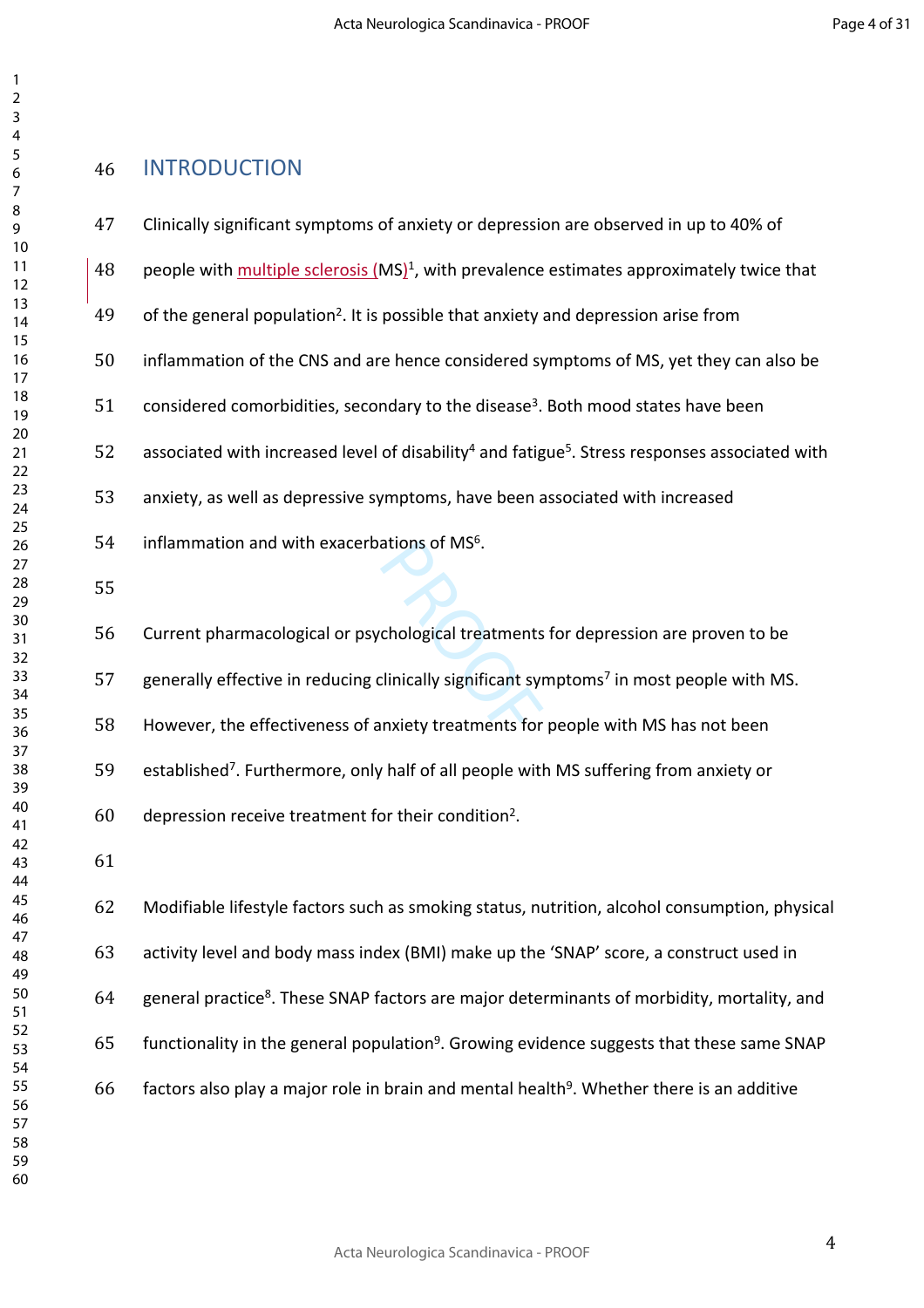| 7                 |  |
|-------------------|--|
| 3                 |  |
| 4                 |  |
|                   |  |
| 5                 |  |
| 6                 |  |
|                   |  |
| 8                 |  |
|                   |  |
| 9                 |  |
| 10                |  |
| 11                |  |
| $\mathbf{1}$<br>C |  |
| 13                |  |
|                   |  |
| 4<br>1            |  |
| 15                |  |
| 16                |  |
| 1                 |  |
|                   |  |
| 18                |  |
| 19                |  |
| 20                |  |
| $\overline{21}$   |  |
| $^{22}$           |  |
|                   |  |
| 23                |  |
| 24                |  |
| 25                |  |
| 26                |  |
|                   |  |
| 27                |  |
| 28                |  |
| 29                |  |
| 30                |  |
|                   |  |
| 31                |  |
| 32                |  |
| 33                |  |
| 34                |  |
| 35                |  |
|                   |  |
| 36                |  |
| 37                |  |
| 38                |  |
| 39                |  |
|                   |  |
| 40                |  |
| 41                |  |
| 42                |  |
| 43                |  |
| 44                |  |
|                   |  |
| 45                |  |
| 46                |  |
| 47                |  |
| 48                |  |
|                   |  |
| 49                |  |
| 50                |  |
| 51                |  |
| 52                |  |
| 53                |  |
|                   |  |
| 54                |  |
| 55                |  |
| 56                |  |
| 57                |  |
|                   |  |
| 58                |  |
| 59<br>€           |  |

 effect from fulfilling more of these SNAP factors is unclear, given that few studies have 68 explored SNAP score in this population people with MS.

 The current study uses a representative sample of people with MS in Australia to 1) describe the prevalence of SNAP risk factors and their co-occurrence; 2) investigate whether SNAP score is associated with the prevalence and severity of anxiety and depression.

## MATERIALS & METHODS

S<br>
Nustralian Multiple Scl<br>
tive and generalisable<br>
ividual must have a dia All data was sourced from the Australian Multiple Sclerosis Longitudinal Study (AMSLS). 77 The sample is large, representative and generalisable to the Australian MS population<sup>10</sup>. To be eligible for the study, an individual must have a diagnosis of MS, be over 18 years of age, and live in any Australian state or territory. The study was approved by the Tasmanian Health and Medical Human Research Ethics Committee and all participants provided informed consent. The 2016 AMSLS Lifestyle survey was conducted from August to October 2016. Invitations were sent to all 3112 active participants (2182 online surveys and 930 paper surveys), and 1518 (48.78 %) participants responded to the survey (1067 online and 451 paper surveys). Non-response analyses showed no significant difference in sex (p=0.101) and education level (p=0.113) between the respondents and non-respondents, while the respondents were slightly older (+1.49 years, p<0.01) and had a slightly longer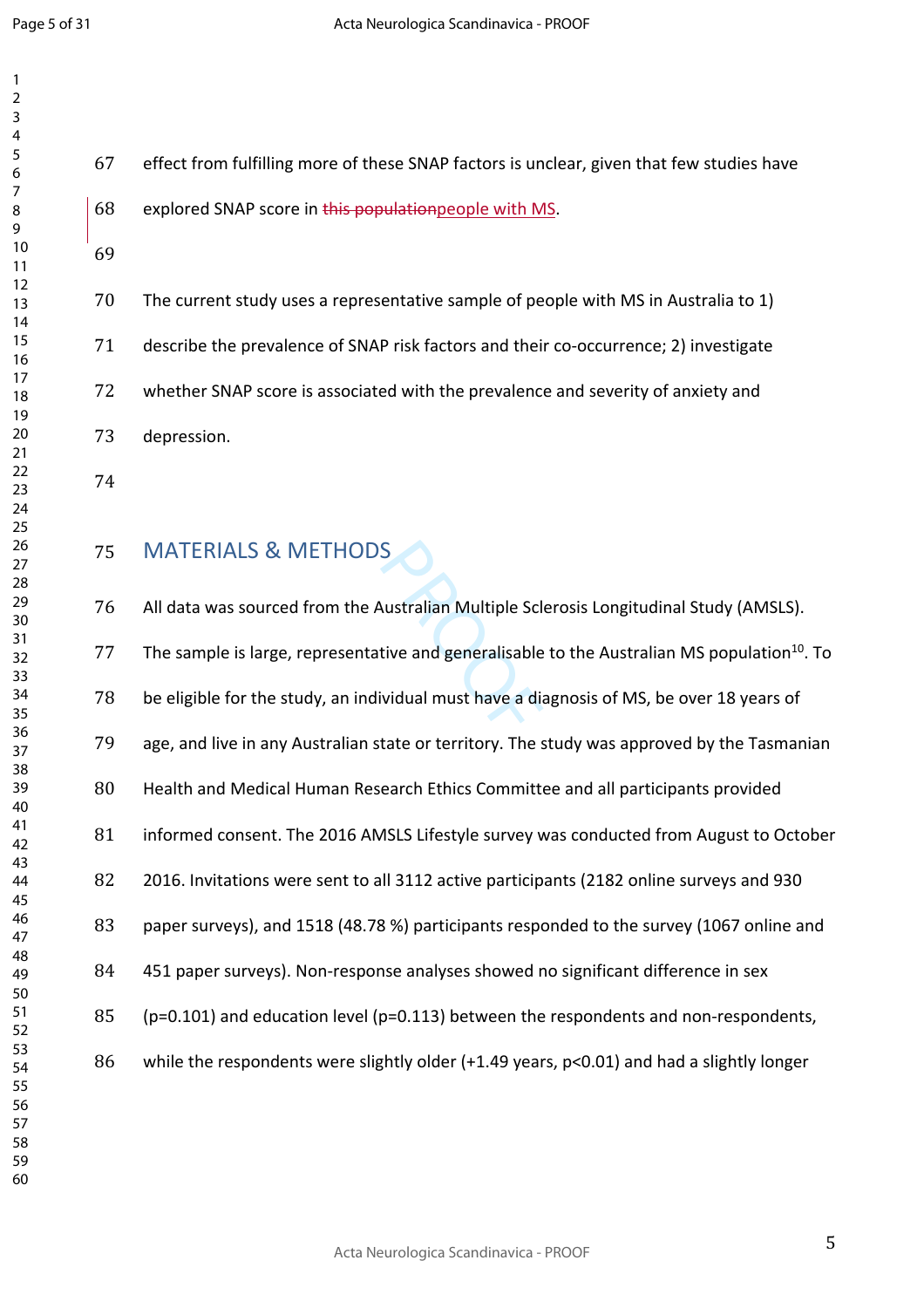MS duration since diagnosis (+0.56 years, p=0.04). These differing factors were evaluated

in multivariable models to control for the potential bias in participation.

SNAP Score

ores, dy<sup>11</sup>-with minor of<br>SNAP score included s<br>Q<sup>13</sup>), alcohol consump<br>tivity Questionnaire, I SNAP – comprised of smoking, nutrition, alcohol and physical activity – was first proposed as part of a policy framework tool by the Australian Government in 2001 for use in general 93 practice<sup>8</sup>. SNAP has previously been used in a North American sample of people with MS to 94 estimate prevalence of lifestyle risk factors<sup>11</sup>. The five factors comprising the SNAP score in 95 our study were modelled onfrom this study<sup>11</sup> and another more recente previous study<sup>12</sup> 96 both using similar aggregate scores,  $dy^{11}$ -with minor deviations to suit the Australian SNAP 97 guidelines. <del>, and</del>Our aggregate SNAP score included smoking status, diet (assessed by the 98 Diet History Questionnaire, DHQ<sup>13</sup>), alcohol consumption, physical activity level (assessed 99 by the International Physical Activity Questionnaire, IPAQ<sup>14</sup>), and BMI (estimated from self-100 reported height and weight, as weight (kg)/height (m)<sup>2</sup>), each coded as binary variables. To achieve a score for non-smoker, an individual had to report smoking less than one cigarette, cigar or pipe per day. A healthy diet was defined as consuming ≥5 serves of vegetables/day and ≥2 serves of fruit at least six days/week, as per the Australian Dietary Guidelines<sup>15</sup>. Non-hazardous alcohol consumption required consuming ≤2 standard 105 alcoholic drinks/day, the national recommendation<sup>16</sup>. Adequate level of physical activity was defined as moderate/high (versus low) level of physical activity as scored per the IPAQ 107 guidelines<sup>14</sup>. A healthy BMI was defined as within the healthy BMI range (18.5 kg/m<sup>2</sup> to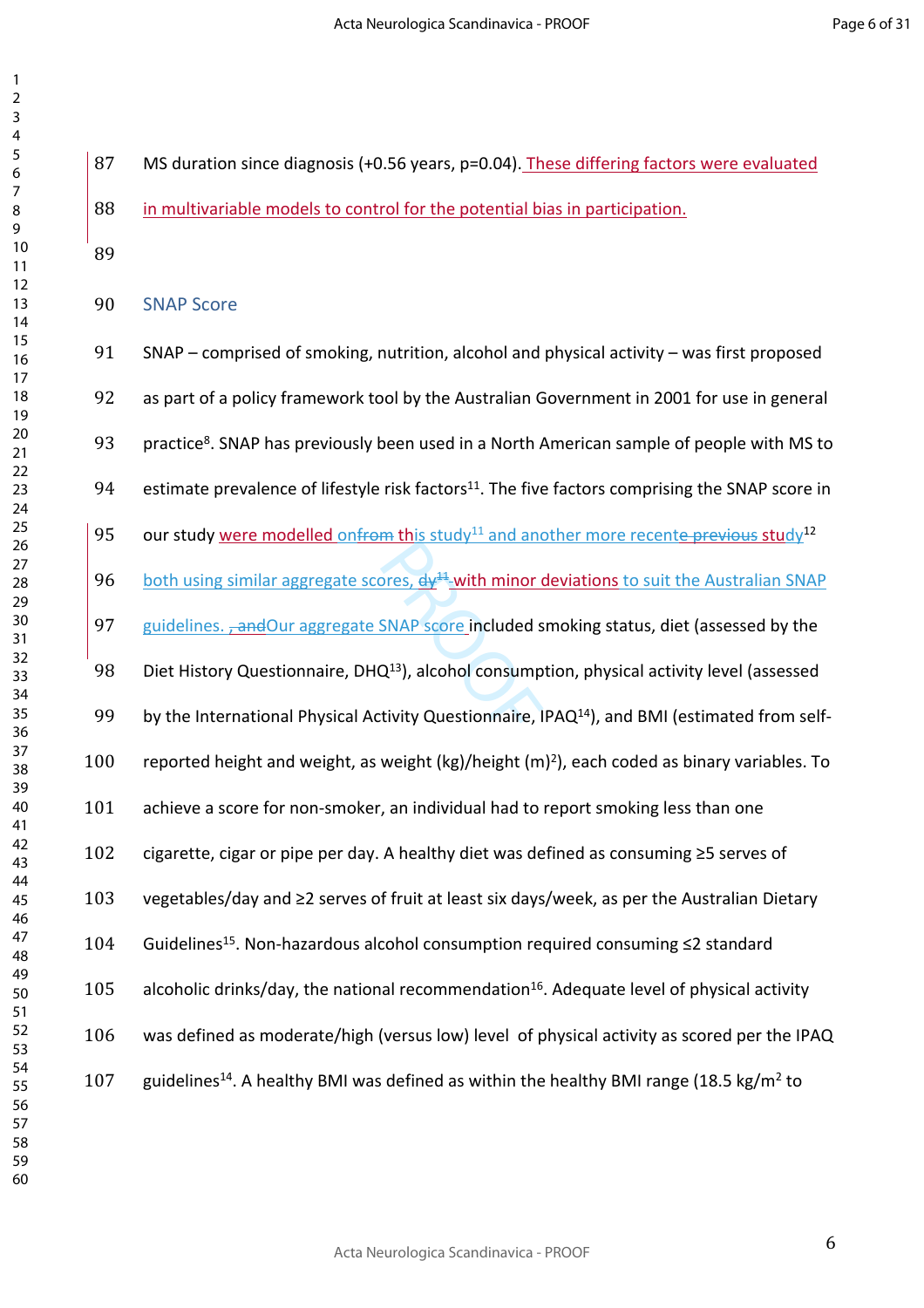| $\overline{2}$<br>3              |     |                                                                                                                              |
|----------------------------------|-----|------------------------------------------------------------------------------------------------------------------------------|
| 4<br>5                           | 108 | 24.9 kg/m <sup>2</sup> ) as opposed to underweight (below 18.5 kg/m <sup>2</sup> ), overweight (25 kg/m <sup>2</sup> to 29.9 |
| 6<br>7                           |     |                                                                                                                              |
| 8<br>9                           | 109 | kg/m <sup>2</sup> ) or obese (30.0 kg/m <sup>2</sup> and above) <sup>17</sup> .                                              |
| 10<br>11<br>12                   | 110 |                                                                                                                              |
| 13<br>14                         | 111 | <b>Anxiety and Depression</b>                                                                                                |
| 15<br>16<br>17                   | 112 | The Hospital Anxiety and Depression Scale (HADS) <sup>18</sup> was used to measure cognitive and                             |
| 18<br>19                         | 113 | emotional symptoms of anxiety and depression. The HADS <sub>z</sub> and has been validated for use                           |
| 20<br>21<br>22                   | 114 | in people with MS $\frac{60+10}{20}$ measure depression and generalised anxiety <sup>19</sup> . The two subscales            |
| 23<br>24                         | 115 | of the HADS, anxiety and depression, each ranged had a range of 0-21 and, which wasere                                       |
| 25<br>26<br>27                   | 116 | evaluated to assess associations with depression/anxiety severity. The HADS threshold for                                    |
| 28<br>29                         | 117 | mild symptoms (≥8) was used to determine whether an individual showed clinically                                             |
| 30<br>31<br>32                   | 118 | significant symptoms of anxiety or depression <sup>18</sup> .                                                                |
| 33<br>34                         | 119 |                                                                                                                              |
| 35<br>36                         | 120 | Other data collected included age, sex, MS type, disability measured by the Patient-                                         |
| 37<br>38<br>39                   | 121 | Determined Disease Steps (PDDS) scale <sup>20</sup> , fatigue measured by the Fatigue Severity Scale                         |
| 40<br>41                         | 122 | (FSS) <sup>21</sup> , disease duration since symptom onset, MS disease-modifying therapy use,                                |
| 42<br>43<br>44                   | 123 | treatment for depression or anxiety, number of previous or current comorbidities                                             |
| 45<br>46                         | 124 | (including a list of 30 common chronic medical conditions and a "other" free text option),                                   |
| 47<br>48<br>49                   | 125 | education level, employment status, remoteness, and socioeconomic status measured by                                         |
| 50<br>51                         | 126 | the SEIFA Index of Relative Socioeconomic Advantage and Disadvantage (IRSAD) <sup>22</sup> .                                 |
| 52<br>53<br>54<br>55<br>56<br>57 | 127 |                                                                                                                              |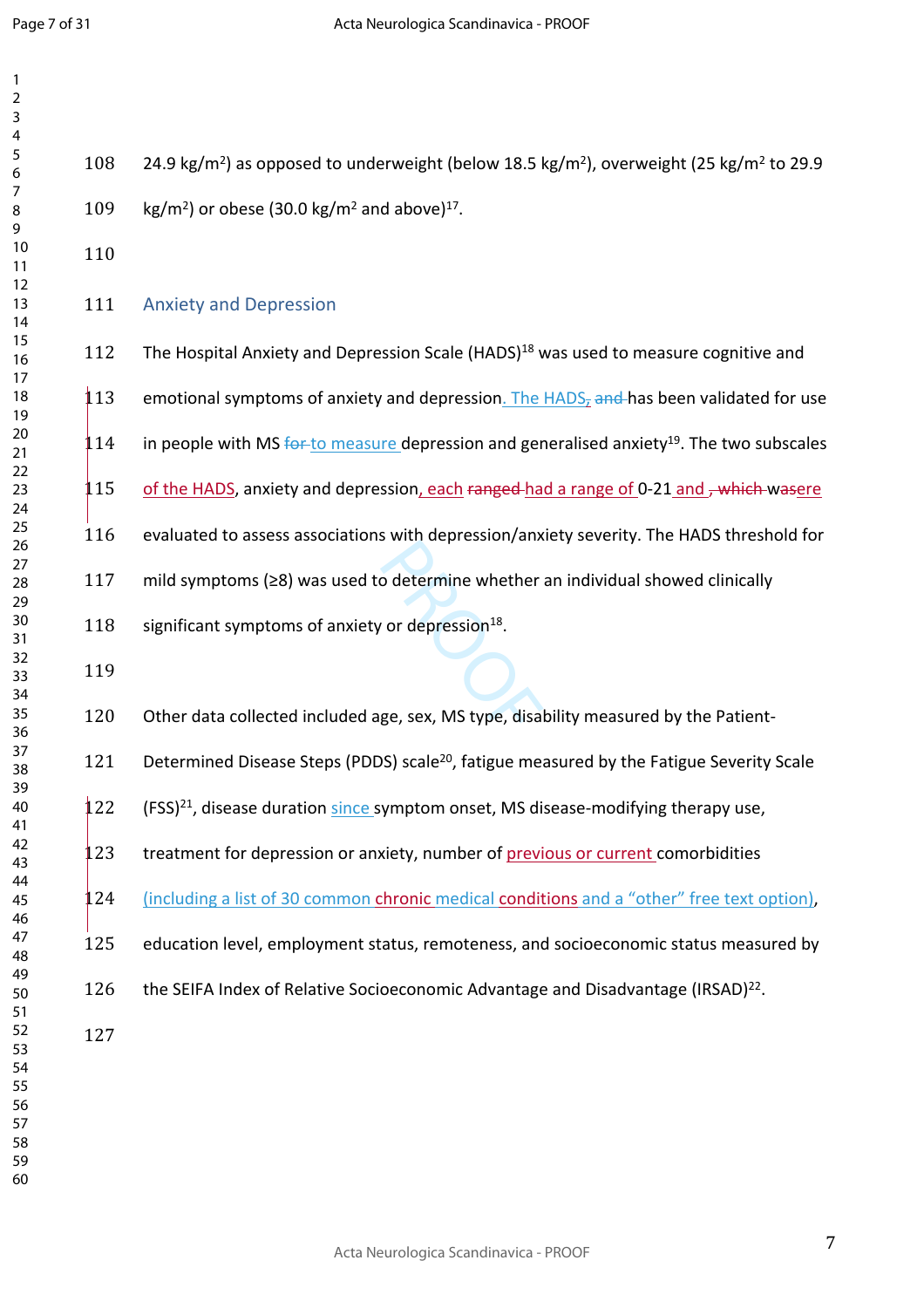### Statistical Analyses

| 129 | Associations with prevalent anxiety/depression were assessed using log-binomial                          |
|-----|----------------------------------------------------------------------------------------------------------|
| 130 | regression, estimating a prevalence ratio. Associations with severity of anxiety and                     |
| 131 | depression symptoms were assessed by linear regression. Polytomous independent                           |
| 32  | variables were evaluated as predictors of outcomes using log-binomial regression, the                    |
| 133 | stratum-specific values using an interaction-expansion operator. For ordinal polytomous                  |
| .34 | independent variables, in addition to the stratum-specific estimates of association, the                 |
| 135 | regression was also run without the interaction expansion operator, thus evaluating the                  |
| 36  | categorical term as a continuous variable. The significance of this association denoted the              |
| 137 | test for trend. All models were adjusted for age, sex, disability, fatigue, depression/anxiety           |
| 138 | treatment, education, and socioeconomic status. These confounders were identified via a                  |
| 139 | directed acyclic graph (DAG), which was created using relevant literature according to best              |
| 140 | practice epidemiological methods <sup>23</sup> factors selected based on literature review. All analyses |
| 41  | were complete case analysisanalyses, meaning; that is, only those with complete SNAP,                    |
| 142 | anxiety and depression data were included in analyses. Analyses wereis was conducted                     |
| 143 | using STATA 13.0 (StataCorp, College Station, USA).                                                      |
|     |                                                                                                          |

## RESULTS

 1500 participants completed enough data to be included in this study. The majority of participants were female (79.5%), unemployed (60.4%), used disease-modifying therapies (62.4%) and had relapsing-remitting MS (61.9%) (Table 1). Almost half of the sample had a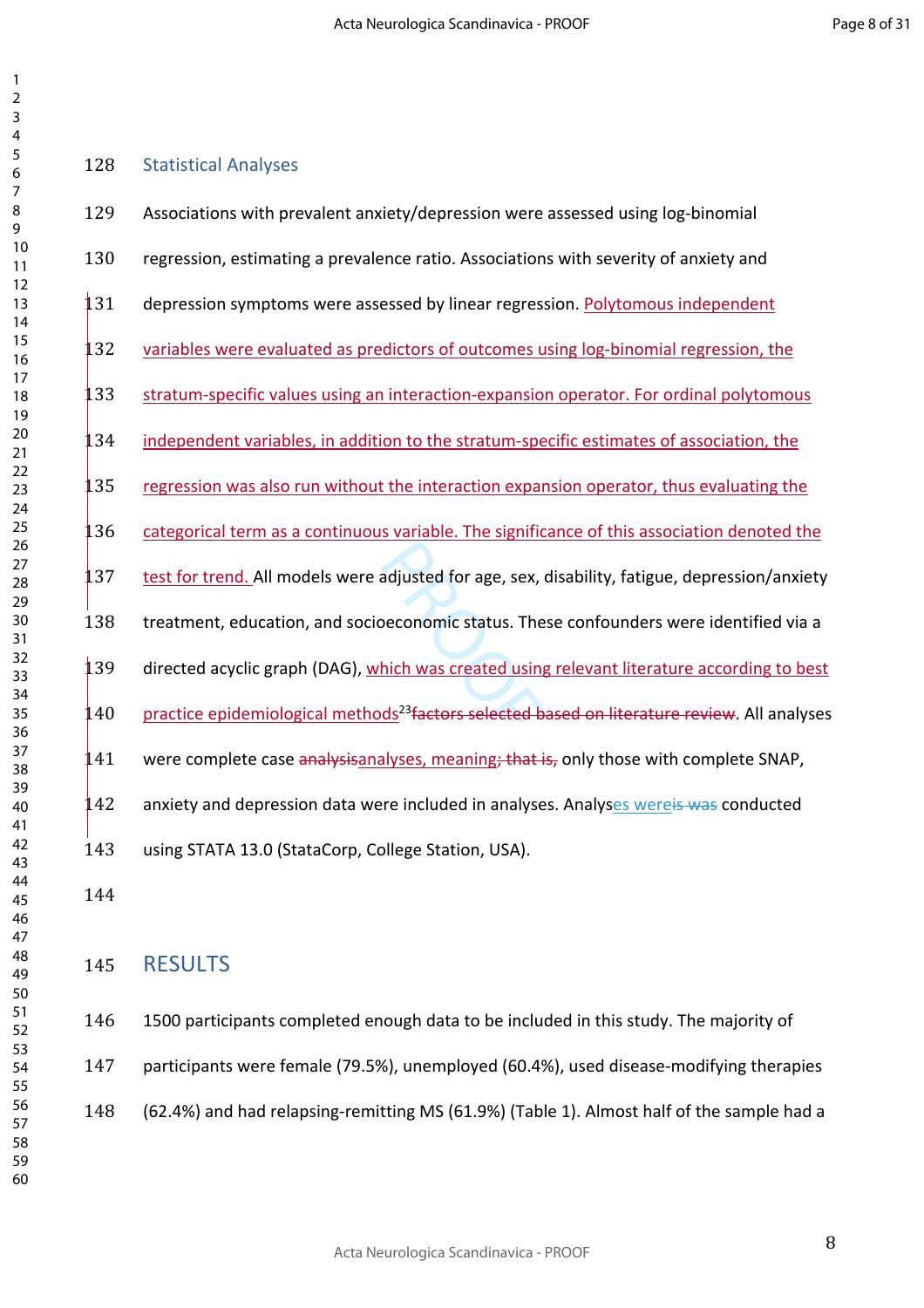| 3        |     |                                                                                              |
|----------|-----|----------------------------------------------------------------------------------------------|
| 4<br>5   |     |                                                                                              |
| 6        | 149 | mild level of disability as defined by PDDS<3 (47.6%). Comorbidities were experienced by     |
| 7        |     |                                                                                              |
| 8        | 150 | the vast majority of participants (91.1%), with some reporting more than ten                 |
| 9        |     |                                                                                              |
| 10       | 151 |                                                                                              |
| 11       |     | comorbidities. Those with complete SNAP, anxiety and depression data were similar to         |
| 12       |     |                                                                                              |
| 13       | 152 | those with incomplete data, except that those lacking with incomplete data were more         |
| 14       |     |                                                                                              |
| 15       | 153 | likely to be severely disabled and receiving treatment for depression (Table 1). Over one-   |
| 16       |     |                                                                                              |
| 17       | 154 | third of participants had clinically significant symptoms of anxiety and roughly one-quarter |
| 18       |     |                                                                                              |
| 19       |     |                                                                                              |
| 20       | 155 | had clinically significant symptoms of depression; one-fifth had both anxiety and            |
| 21       |     |                                                                                              |
| 22       | 156 | depression.                                                                                  |
| 23       |     |                                                                                              |
| 24       |     |                                                                                              |
| 25<br>26 | 157 |                                                                                              |
| 27       |     |                                                                                              |
| 28       | 158 | [Insert Table 1 here]                                                                        |
| 29       |     |                                                                                              |
| 30       | 159 |                                                                                              |
| 31       |     |                                                                                              |
| 32       |     |                                                                                              |
| 33       | 160 | <b>SNAP Factors</b>                                                                          |
| 34       |     |                                                                                              |
| 35       | 161 | Most participants did not smoke (89.6%) and reported alcohol consumption within              |
| 36       |     |                                                                                              |
| 37       |     |                                                                                              |
| 38       | 162 | recommended levels (82.9%; Table 2). Around 10% of the sample consumed the                   |
| 39       |     |                                                                                              |
| 40       | 163 | recommended daily intake of fruit and vegetables, with 33.1% meeting the fruit               |
| 41       |     |                                                                                              |
| 42       | 164 | consumption targets and 17.0% meeting the vegetable consumption targets. Just over half      |
| 43       |     |                                                                                              |
| 44       |     |                                                                                              |
| 45       | 165 | of participants engaged in adequate physical activity (52.9%), while 39% had a healthy BMI.  |
| 46       |     |                                                                                              |
| 47       | 166 |                                                                                              |
| 48       |     |                                                                                              |
| 49       | 167 | [Insert Table 2 here]                                                                        |
| 50       |     |                                                                                              |
| 51       |     |                                                                                              |
| 52       | 168 |                                                                                              |
| 53<br>54 |     |                                                                                              |
| 55       |     |                                                                                              |
| 56       |     |                                                                                              |
| 57       |     |                                                                                              |
| 58       |     |                                                                                              |
| 59       |     |                                                                                              |
| 60       |     |                                                                                              |
|          |     |                                                                                              |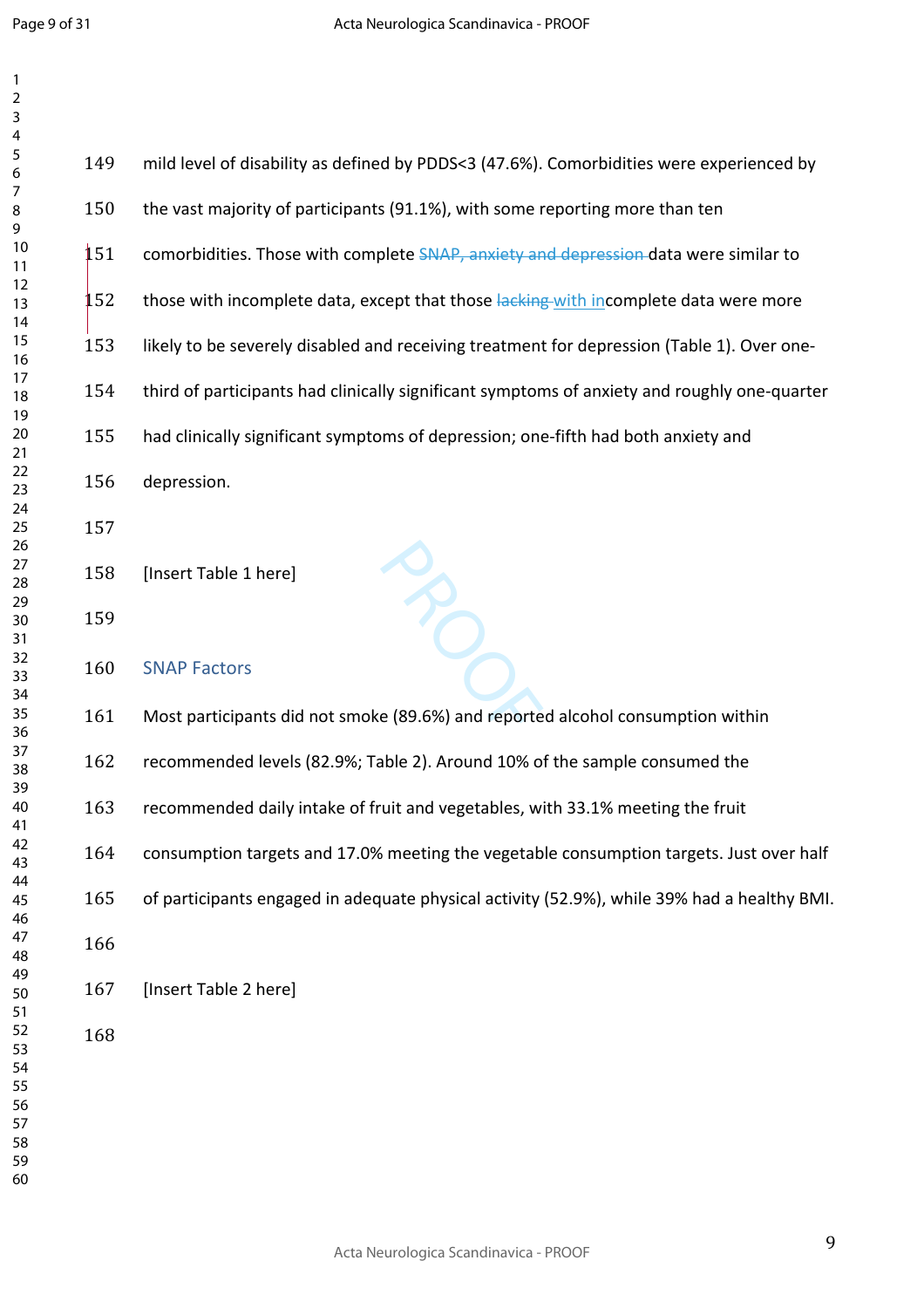#### SNAP Risk Factor Co-occurrence

- The most common combination of SNAP risk factors was unhealthy BMI, inadequate
- physical activity and inadequate nutrition, observed in almost one-quarter of the
- participants (22.2%; Figure 1). Of those with just one SNAP risk factor, poor diet was the
- most common, with 14.0% meeting all other SNAP factor recommendations except for
- consumption of the recommended daily intake of fruit and vegetables.
- 

#### [Insert Figure 1 here]

### SNAP Protective Factor co-occurrence

Only 3.0% of the sample met all five SNAP protective factor recommendations, while 0.8%

met none at all (Table 3)

### **Hnsert Table 3 here** Figure 1).

#### Anxiety and depression

Anxiety was less prevalent with increasing age, and more prevalent in females compared to

- males (Table 43). Participants with moderate or severe disability had a roughly 2-fold
- greater prevalence of depression, but for anxiety there was no consistent relationship with
- disability. Prevalent fatigue, however, was associated with a higher prevalence of anxiety
- and depression. Progressive-onset MS was associated with a greater prevalence of
-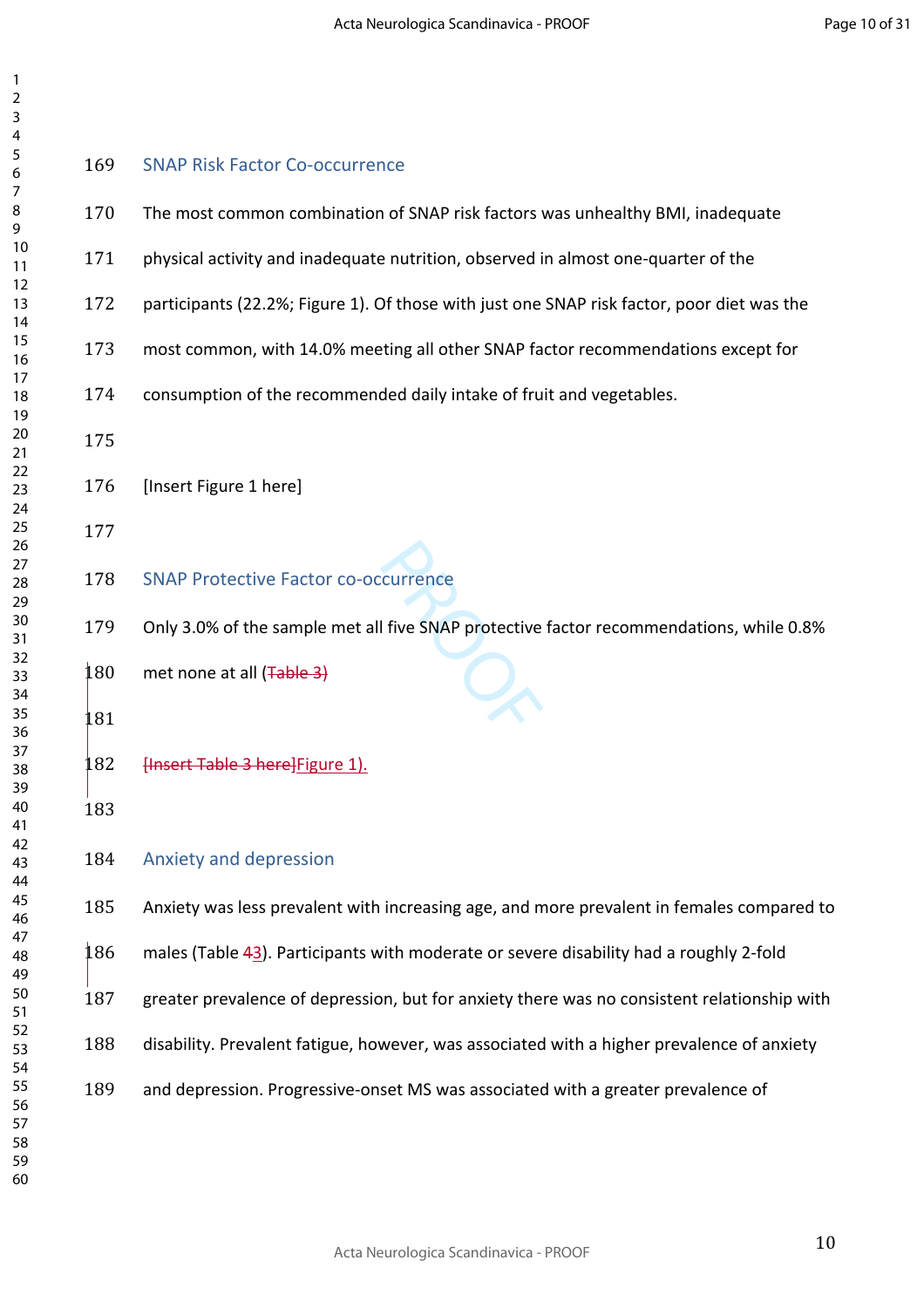| 3<br>4         |     |                                                                                               |
|----------------|-----|-----------------------------------------------------------------------------------------------|
| 5<br>6         | 190 | depression compared to relapse-onset MS. Those with more comorbidities were more              |
| 7<br>8<br>9    | 191 | likely to have anxiety and depression. Education, employment and socioeconomic status         |
| $10$<br>11     | 192 | were associated with lower prevalence of depression, but none were significantly              |
| 12<br>13       | 193 | associated with anxiety. Participants reporting anxiety and/or depression treatment were      |
| 14<br>15<br>16 | 194 | more likely to have anxiety and depression.                                                   |
| 17<br>18       | 195 |                                                                                               |
| 19<br>20       | 196 | [Insert Table 4-3 here]                                                                       |
| 21<br>22<br>23 | 197 |                                                                                               |
| 24<br>25<br>26 | 198 | <b>SNAP Protective Factors and Anxiety &amp; Depression</b>                                   |
| 27<br>28       | 199 | Non-smokers and those engaging in adequate physical activity had lower prevalence of          |
| 29<br>30<br>31 | 200 | depression and lower HADS-Depression scores (Table 54). Participants who met the              |
| 32<br>33       | 201 | recommendations for healthy diet had lower HADS-Depression scores. Those who reported         |
| 34<br>35<br>36 | 202 | non-hazardous consumption of alcohol had a lower prevalence of depression. Non-               |
| 37<br>38       | 203 | smoking status was associated with a lower anxiety severity, but none of the other            |
| 39<br>40<br>41 | 204 | individual SNAP protective factors were significantly associated with, but no other lifestyle |
| 42<br>43       | 205 | factors were significantly associated with aanxiety severity or prevalence.                   |
| 44<br>45       | 206 |                                                                                               |
| 46<br>47<br>48 | 207 | [Insert Table 5-4 here]                                                                       |
| 49<br>50       | 208 |                                                                                               |
| 51<br>52       | 209 | Higher SNAP score showed a significant and dose-dependent inverse relationship with           |
| 53<br>54<br>55 | 210 | depression prevalence and severity, such that those with a SNAP score of 4-5 had 43%          |
| 56<br>57       | 211 | lower prevalence of depression and 1.57-points lower HADS-Depression score compared to        |
| 58<br>59<br>60 |     |                                                                                               |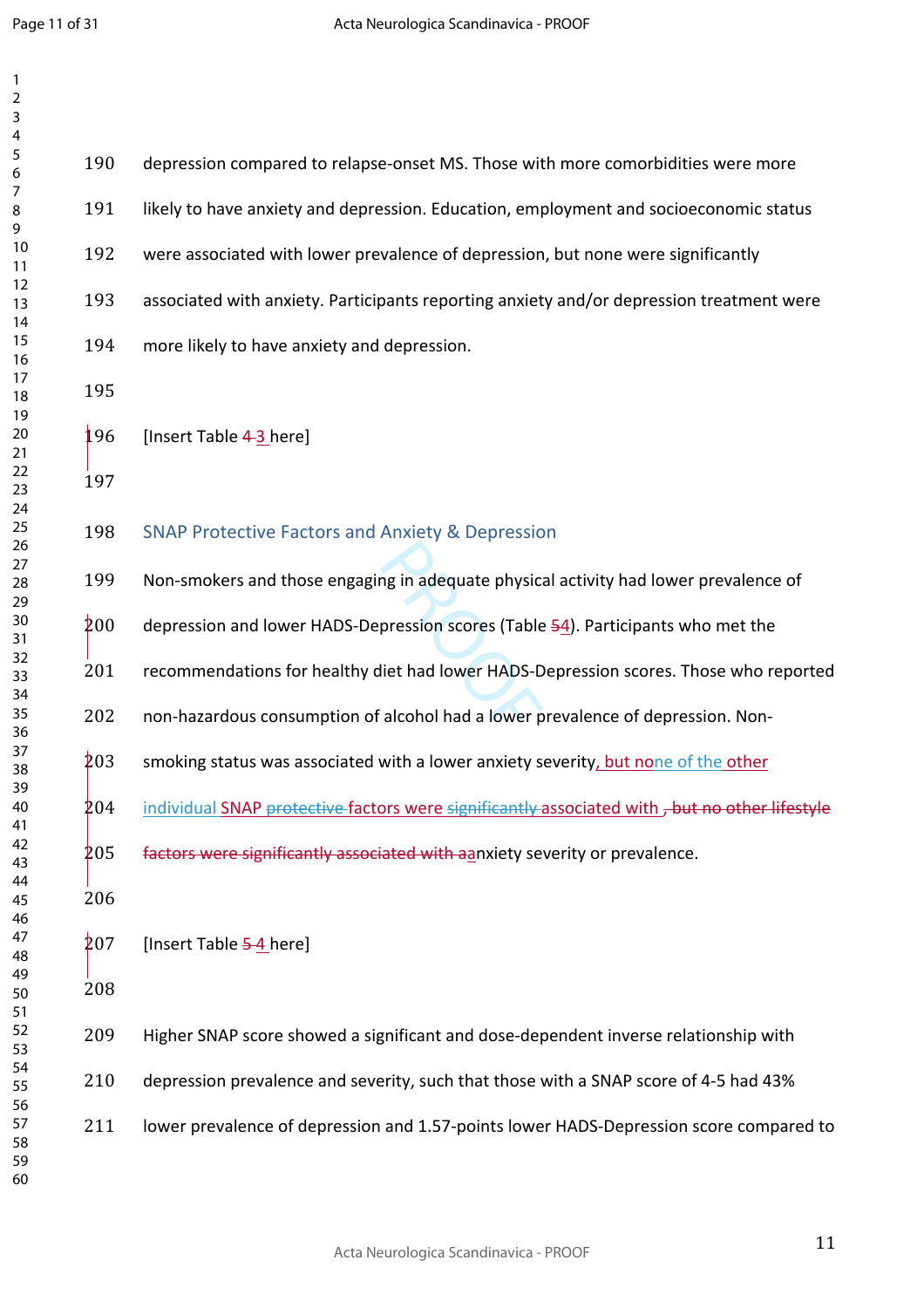| 212 | those with a SNAP score of 0-1. When analyzing the SNAP score as a continuous variable,          |
|-----|--------------------------------------------------------------------------------------------------|
| 213 | every unit increase in SNAP score was associated with a 17% reduction in prevalent               |
| 214 | depression and a 0.44 unit lower actual HADS depression score. While there was some              |
| 215 | indication of an inverse relationship between SNAP score and anxiety severity, this was of       |
| 216 | poor dose-dependency and did not reach statistical significance.                                 |
| 217 |                                                                                                  |
| 218 | <b>DISCUSSION</b>                                                                                |
| 219 | This is the first study examining This study examined the association between an aggregate       |
| 220 | lifestyle score and depression & anxiety using data from a representative sample of people       |
| 221 | with MS in Australia. A healthier lifestyle, as measured by a higher SNAP score, was             |
| 222 | associated with a lower prevalence and severity of depression. No significant associations       |
| 223 | were observed with the prevalence and severity of anxiety.                                       |
| 224 |                                                                                                  |
| 225 | Depression was common (27%) and associated with SNAP risk factors smoking, alcohol               |
| 226 | consumption and physical inactivity, while depression severity was associated with               |
| 227 | smoking, inadequate nutrition and physical inactivity. The associations persisted after          |
| 228 | adjustment for age, sex, disability, treatment for depression, education level and               |
| 229 | socioeconomic status. Every unit increase in SNAP score was associated with a 17%                |
| 230 | reduction in prevalent depression and a 0.44 unit lower actual HADS depression score. The        |
| 231 | findings are in line with previous work showing that smoking and poor diet were associated       |
| 232 | with increased risk of depression in people with MS <sup>24</sup> . Research into the mechanisms |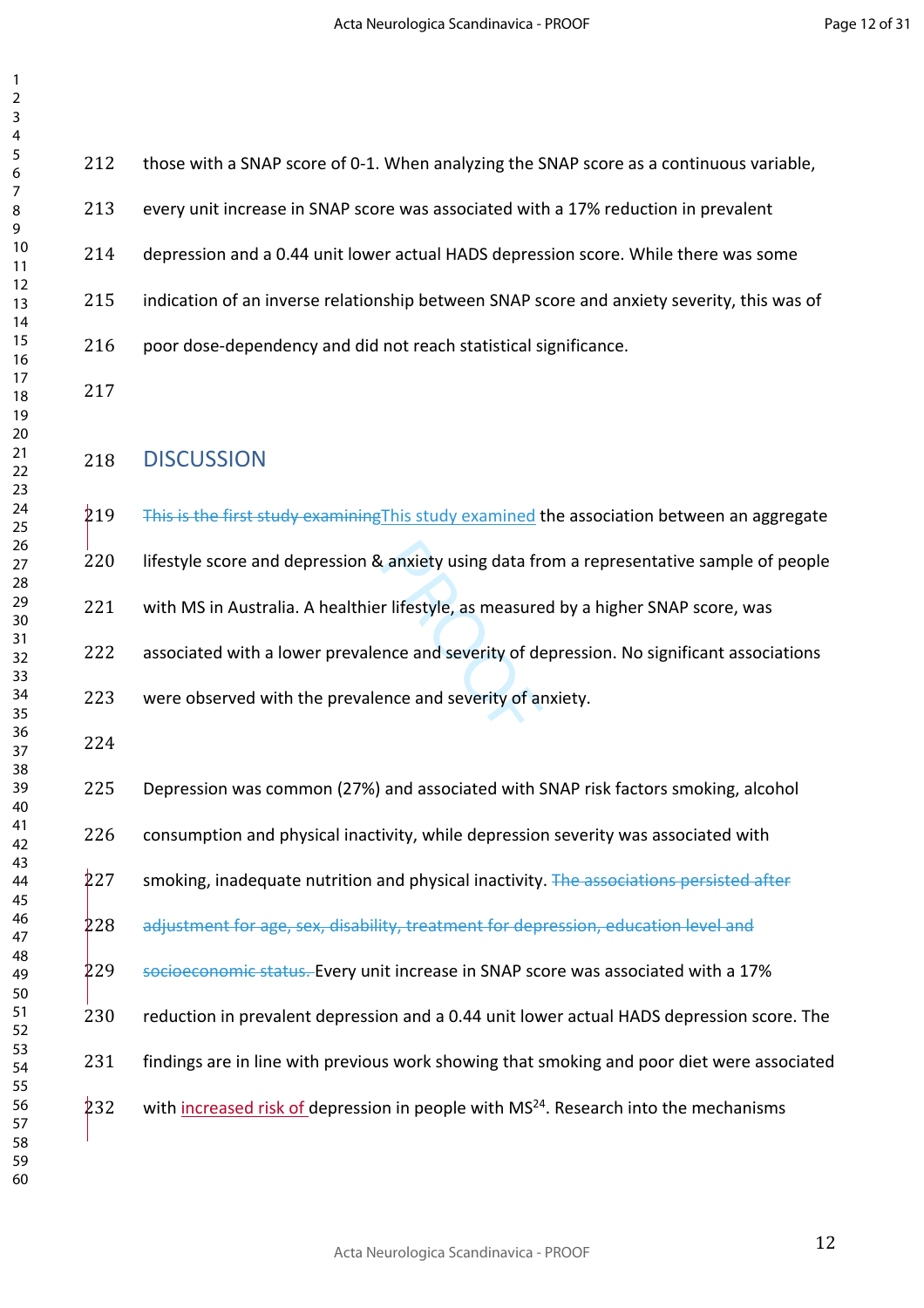A<br>
A causality, of these a<br>
A, research has shown<br>
Likely to engage in po 233 between diet and mood is still emerging, but evidence for this association is strong within 234 the general population<sup>25</sup>. Observational studies in people with MS have consistently shown 235 an association between physical inactivity and depression<sup>26</sup> as well as excessive alcohol use 236 and depression<sup>27</sup>, so our results here are in keeping with these prior findings. We did not find an association between BMI and depression prevalence or severity, however, which is 238 inconsistent with previous studies<sup>24,28</sup>. Potentially tThis could reflect the self-reported 239 nature of the height/weight, with errors potentially affecting these associationsdifferences in study design or populations, however, this is mere speculation and more research is 241 needed to clarify this. The underlying mechanisms, and causality, of these associations cannot be disentangled 244 from our data. On the one hand, research has shown that individuals experiencing clinically 245 significant depression are more likely to engage in poor health behaviours<sup>29</sup> and may be 246 less likely to have the motivation to engage in healthy lifestyle behaviours or be proactive 247 about their health. Treating the depression may then also result in a reduction of modifiable risk factors, which may have flow-on effects for general health. This mechanism 249 likely accounts for some of the association we observed between SNAP score and 250 depression. However, on the other hand, a combination of lifestyle risk factors may also 251 contribute to the risk for depression. Modifying these risk factors may then also see a decrease in depression. Indeed, exercise has been shown to be effective in treating 253 depression in people with MS<sup>30</sup>. Both mechanisms may be at play simultaneously and it is likely that for those with depression a feedback loop exists, whereby the risk for depression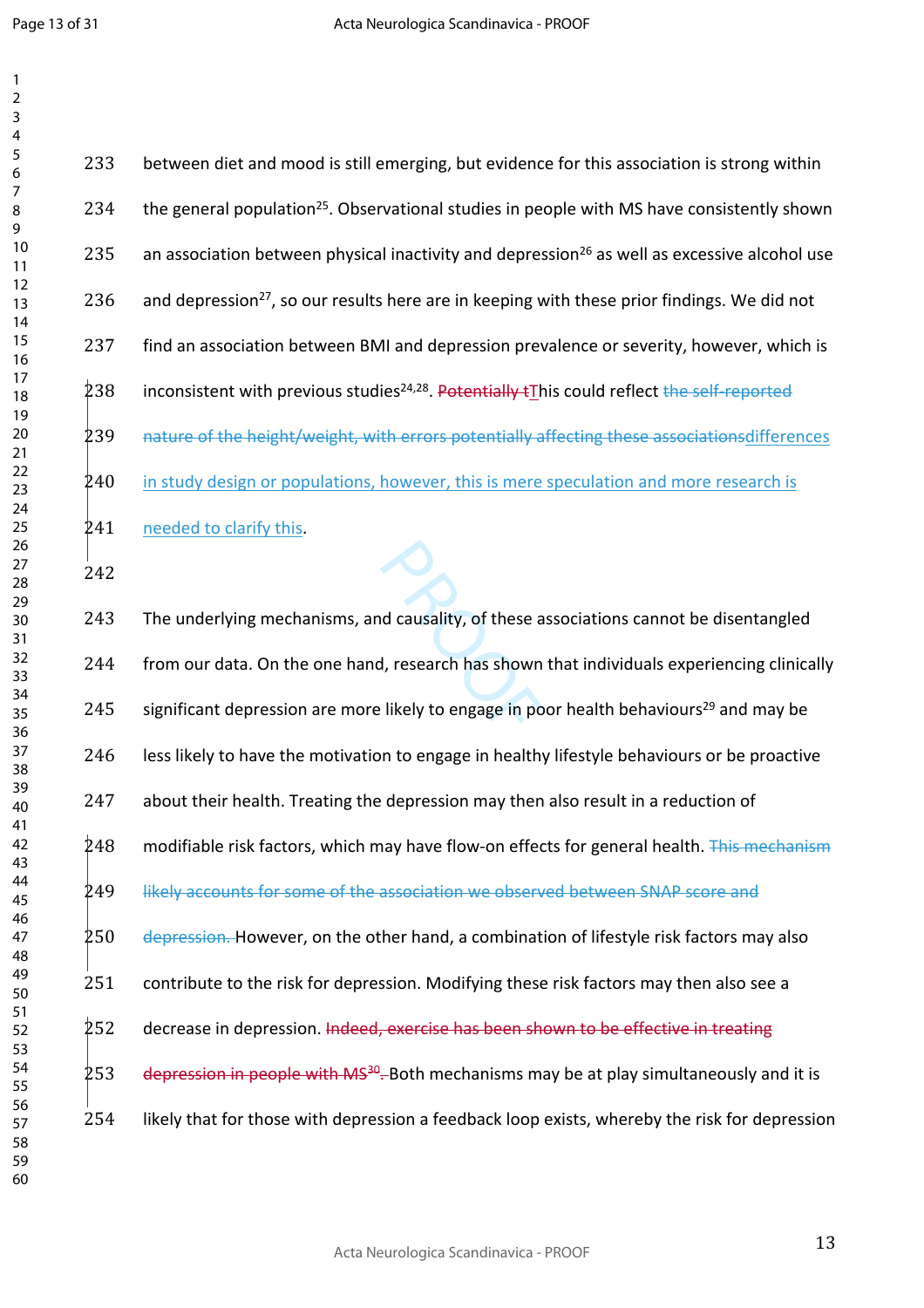| 2                                         |  |
|-------------------------------------------|--|
| 3                                         |  |
| 4                                         |  |
| 5                                         |  |
|                                           |  |
| 6                                         |  |
|                                           |  |
| 8                                         |  |
| 9                                         |  |
|                                           |  |
| 10                                        |  |
| 11                                        |  |
| $\mathbf{1}$<br>$\overline{2}$            |  |
| 3<br>1                                    |  |
|                                           |  |
| 1<br>4                                    |  |
| 15                                        |  |
| 16                                        |  |
| 1                                         |  |
| 18                                        |  |
|                                           |  |
| 19                                        |  |
| 20                                        |  |
| $\overline{21}$                           |  |
| $\overline{2}$<br>$\overline{2}$          |  |
| 23                                        |  |
|                                           |  |
| $\frac{24}{5}$                            |  |
| 25                                        |  |
| 26                                        |  |
| $\overline{2}$                            |  |
| 28                                        |  |
|                                           |  |
| 29                                        |  |
| 30                                        |  |
| $\overline{\textbf{3}}$                   |  |
| $\overline{\mathbf{3}}$<br>$\overline{2}$ |  |
|                                           |  |
| $\overline{\mathbf{3}}$<br>3              |  |
| 34                                        |  |
| 35                                        |  |
| 36                                        |  |
| $\overline{\mathbf{3}}$                   |  |
|                                           |  |
| 38                                        |  |
| $\frac{3}{2}$<br>J                        |  |
| 40                                        |  |
| 41                                        |  |
| 42                                        |  |
|                                           |  |
| 43                                        |  |
| 44                                        |  |
| 45                                        |  |
| 46                                        |  |
| 47                                        |  |
|                                           |  |
| 48                                        |  |
| 49                                        |  |
| 50                                        |  |
| 51                                        |  |
| 52                                        |  |
|                                           |  |
| 53                                        |  |
| 54                                        |  |
| 55                                        |  |
| 56                                        |  |
| 57                                        |  |
|                                           |  |
| 58                                        |  |
| 59                                        |  |
| 60                                        |  |

 is increased by poor health behaviours, while depressive symptoms increase the risk for poor health behaviours, and so on. Sophisticated feedback loops for depression including 257 health behaviours have been described in the literature<sup>30</sup>, and a further understanding of 258 these may improve both depressive symptoms and health behaviours.

- severity. <del>In contrast t</del><br> **PROP SECTE and anxity SNAP SECTE and anxity**<br>
Property disorders are ofter Anxiety was very common (40%) and anxiety symptom severity was associated with 261 smoking, in line with a previous prospective study in people with MS $a<sup>31</sup>$ , though an inverse association with anxiety prevalence did not reach significance. However, no other 263 associations were found between individual SNAP protective factors or SNAP score and anxiety prevalence or symptom severity. In contrast to the results for depression, we did not find an association between SNAP score and anxiety prevalence or symptom severity. Far less is known about the association between anxiety and modifiable lifestyle factors in 267 people with MS given that anxiety disorders are often overlooked and under-treated in this 268 population<sup>2</sup>. One study found that people with MS who have a history of excessive alcohol 269 consumption have a higher lifetime prevalence of anxiety<sup>32</sup> and another found that people 270 with MS with obesity are more likely to have anxiety<sup>28</sup>. There is evidence that the SNAP 271 protective factors are associated with anxiety in other populations, such as those with 272 cardiovascular disease<sup>33</sup>. Health anxiety, or anxiety about one's health, overlaps with 273 generalised anxiety in symptomology and has a much greater prevalence in people with
	- 275 anxious about their health and therefore proactive in achieving the recommended

MS compared to the general population<sup>35</sup>, which may suggest that participants may be

276 requirements for the SNAP protective factors.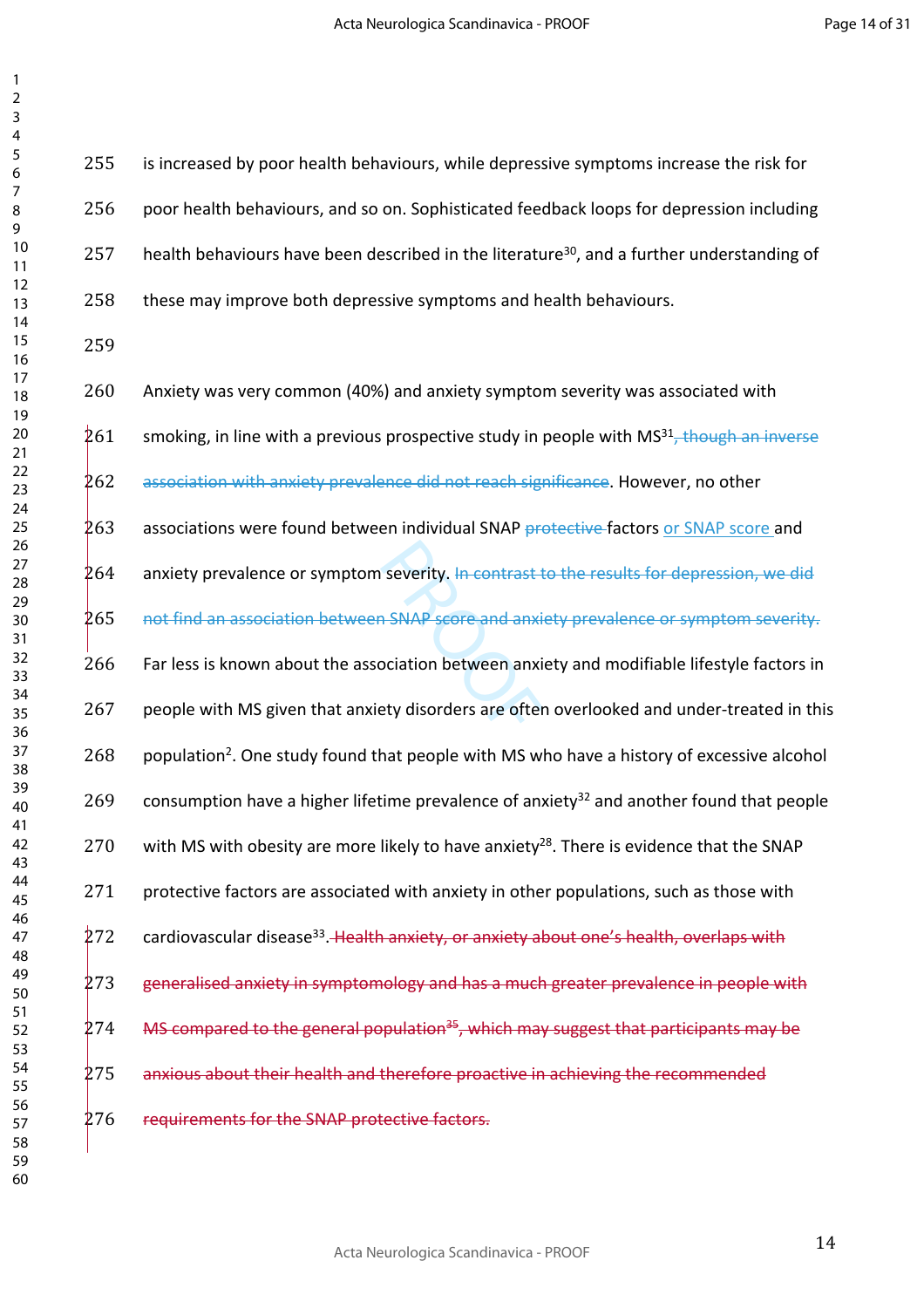| 278 | We found that SNAP risk factors were common, in line with previous studies in the United               |
|-----|--------------------------------------------------------------------------------------------------------|
| 279 | States <sup>11,34</sup> . The vast majority of people with MS are not consuming the recommended daily  |
| 280 | requirement of fruit and vegetables (90%), with proper vegetable intake being the most                 |
| 281 | infrequent. The proportions of people with MS who were overweight or obese (58%), had                  |
| 282 | hazardous consumption of alcohol (17%) or smoked (10%), were similar to those of                       |
| 283 | previous studies <sup>11</sup> . Interestingly, however, physical activity levels in this sample were  |
| 284 | slightly higher compared to a previous study <sup>11</sup> . Inadequate nutrition, physical inactivity |
| 285 | and unhealthy BMI was the most common combination of SNAP risk factors (22%) <sup>11</sup> .           |
| 286 |                                                                                                        |
| 287 | <b>Strengths and Limitations</b>                                                                       |
| 288 | This study benefits from a large sample size and broad and validated representativeness,               |
| 289 | both to the general Australian population and particularly to the MS population.                       |
| 290 | Accordingly, the generalisability of these results is manifest. The comprehensive                      |
| 291 | measurement of multiple demographic, clinical and lifestyle factors gives us great capacity            |
| 292 | to control for relevant confounding variables so as to assess the independence of the                  |
| 293 | observed associations. A key limitation of the present analysis is its cross-sectional nature,         |
| 294 | thus precluding ascription of causal directionality. Likely there exists bi-directionality and         |
| 295 | further prospective cohort or randomised trial studies are needed to assess the causal                 |
| 296 | direction of these associations, given that retrospective measures of modifiable lifestyle             |
| 297 | factors were not included as part of the current study.                                                |
| 298 |                                                                                                        |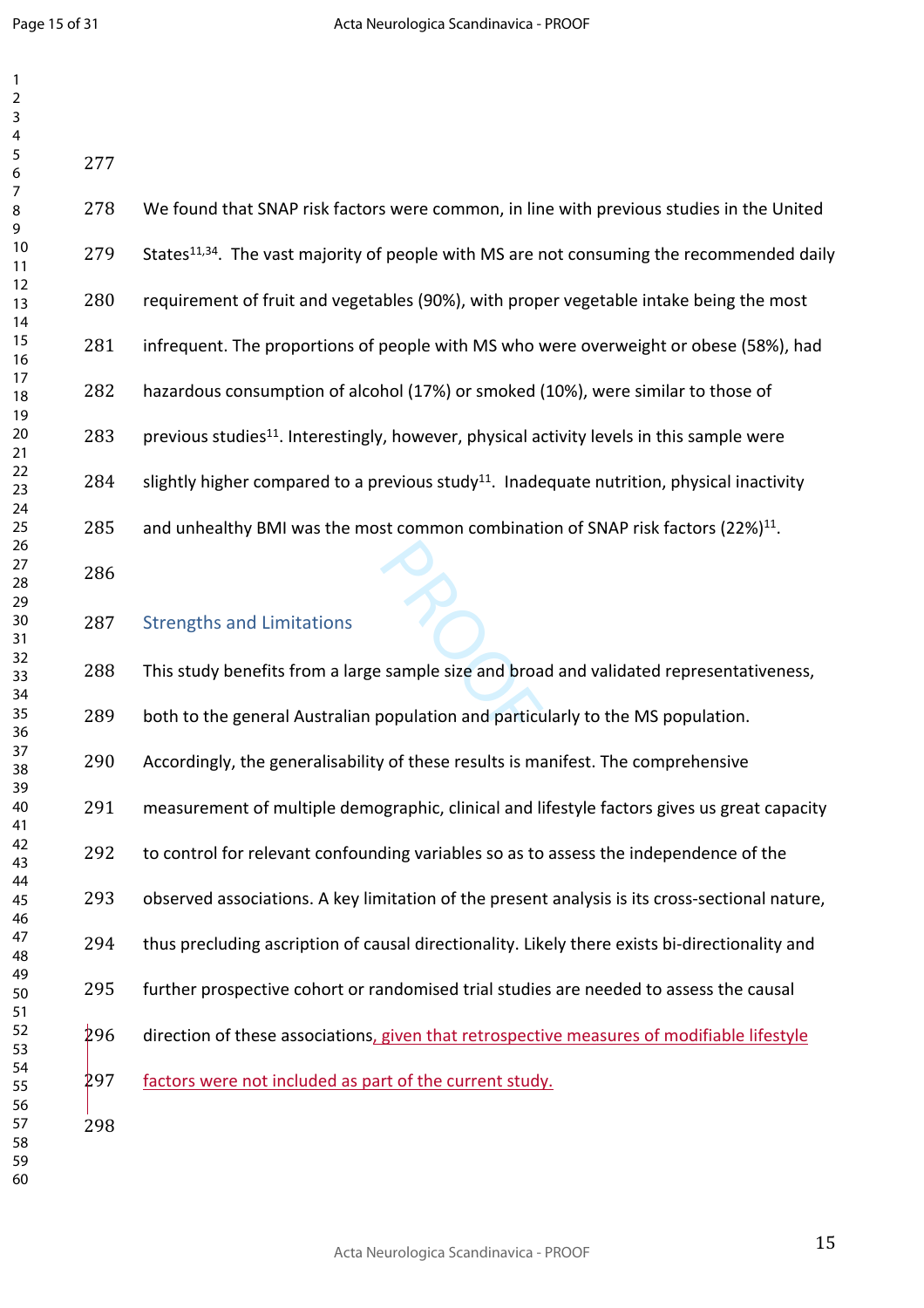Page 16 of 31

| 299  | The lack of association found between SNAP score and anxiety could be due to the fact                |
|------|------------------------------------------------------------------------------------------------------|
| 300  | that the HADS does not differentiate between different types of anxiety, but instead                 |
| 301  | observes cognitive and emotional aspects of generalised anxiety <sup>19</sup> . The HADS measure may |
| 302  | not have the specificity to detect other types of anxiety disorders, yet the association             |
| 303  | between SNAP score and anxiety and depression may differ between disorders.                          |
| 304  |                                                                                                      |
| 305  | All variables used in the analyses were self-reported, including all measures used for the           |
| 306  | SNAP score and the HADS. Due to the size of the study, it was not feasible to extract                |
| 307  | objective measures for every participant. This possibly introduced differential exposure             |
| 308  | measurement error, meaning that those with anxiety and/or depression may report their                |
| 309  | engagement in SNAP protective factors differently to those without anxiety and/or                    |
| 310  | depression. Not enough is known about the direction of this bias to infer its effect on the          |
| 311  | association between SNAP protective factors and anxiety and depression. Selection bias               |
| 312  | may have resulted in an under-estimated prevalence of depression and/or anxiety, given               |
| 313  | that people with more severe symptoms of depression and/or anxiety may be less likely to             |
| \$14 | participate in the survey. Distance from relapse may have negatively impacted mood or                |
| 315  | engagement in modifiable lifestyle behaviours, however these data were not assessed. We              |
| 316  | included number of comorbidities as an aggregate covariable, created using Australian                |
| 317  | National Healthy Survey data to ensure a wide range of common chronic medical                        |
| 318  | conditions were included <sup>35</sup> . Analyses of each comorbidity type was beyond the scope of   |
| 319  | this study.                                                                                          |
| 320  |                                                                                                      |
|      |                                                                                                      |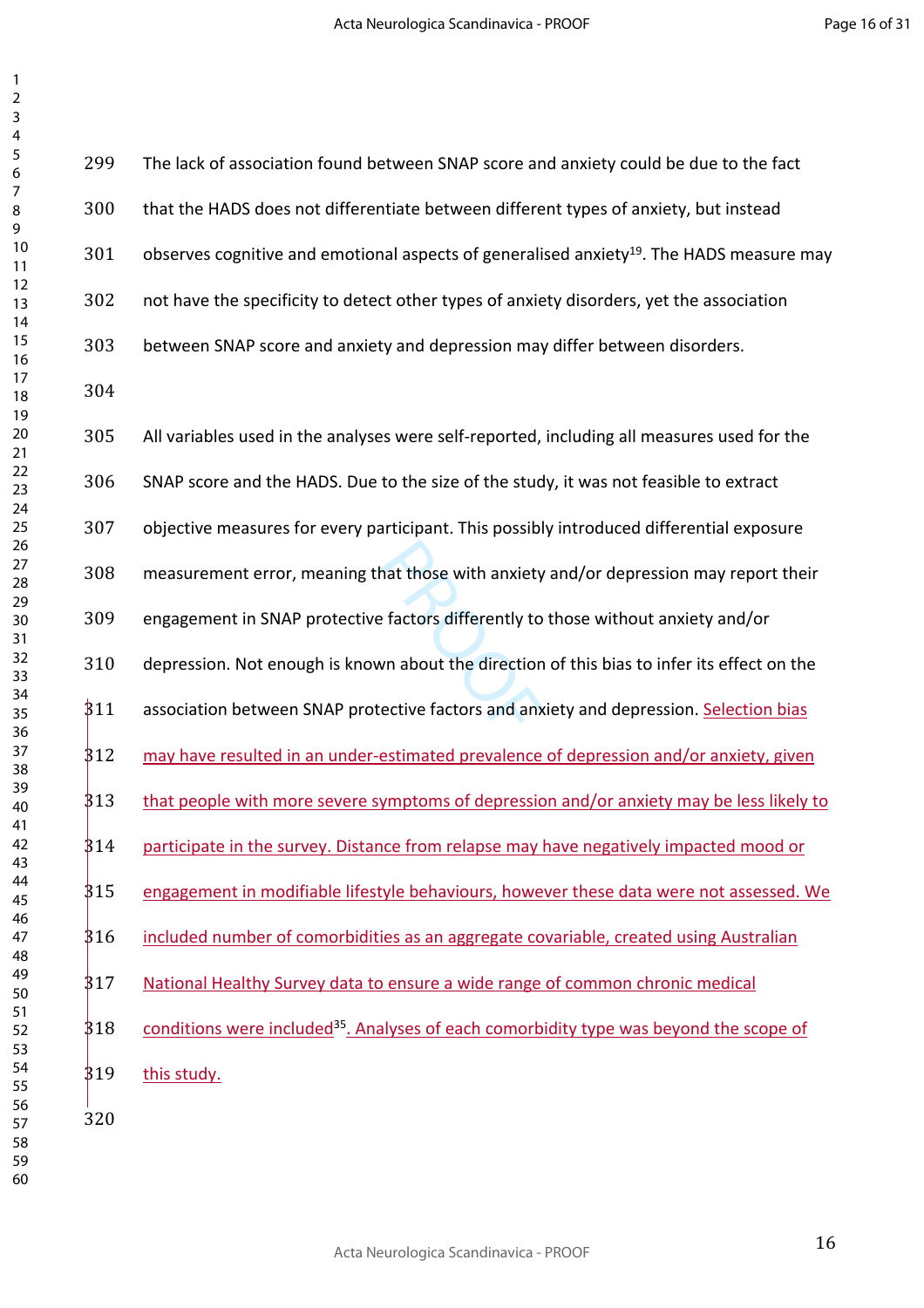| 1                                            |  |
|----------------------------------------------|--|
| $\overline{c}$                               |  |
|                                              |  |
| 3<br>4                                       |  |
| 5                                            |  |
|                                              |  |
|                                              |  |
|                                              |  |
| 6<br>7<br>8<br>9<br>10                       |  |
|                                              |  |
|                                              |  |
| 1<br>1                                       |  |
|                                              |  |
| 12<br>13<br>14<br>15<br>16<br>17             |  |
|                                              |  |
|                                              |  |
|                                              |  |
|                                              |  |
|                                              |  |
| 18<br>19                                     |  |
| 20<br>21<br>22 34<br>24 25<br>26<br>27<br>28 |  |
|                                              |  |
|                                              |  |
|                                              |  |
|                                              |  |
|                                              |  |
|                                              |  |
|                                              |  |
|                                              |  |
|                                              |  |
|                                              |  |
| 30<br>31<br>32                               |  |
|                                              |  |
|                                              |  |
| 33                                           |  |
| 34                                           |  |
| -<br>35                                      |  |
| -<br>36                                      |  |
| 37                                           |  |
| $\overline{\bf 8}$                           |  |
| 39                                           |  |
| 40                                           |  |
| 41                                           |  |
| 42                                           |  |
| 43                                           |  |
| 44                                           |  |
| 45                                           |  |
| 46                                           |  |
| 47                                           |  |
| 48                                           |  |
|                                              |  |
| 49                                           |  |
| 50                                           |  |
| 51                                           |  |
| 52                                           |  |
| 53                                           |  |
| 54                                           |  |
| 55                                           |  |
| 56                                           |  |
| 57                                           |  |
| 58                                           |  |
| 59                                           |  |

| 321 | <b>Implications of Findings</b>                                                                    |
|-----|----------------------------------------------------------------------------------------------------|
| 322 | The high prevalence and co-occurrence of SNAP risk factors in this study was high,                 |
| 323 | consistent with previous studies, and warrants increased health assessment and referrals           |
| 324 | by healthcare professionals, especially in people with MS and depression. It is likely that        |
| 325 | the presence of depressive symptoms will be accompanied by poor lifestyle behaviours,              |
| 826 | overweight or obesity. Anxiety and depression are common and often co-occur. However,              |
| 327 | these-should be treated as separate and very unique constructs in this population, given           |
| 328 | their markedly different prevalence, as well as the diverse associations between SNAP              |
| 329 | score and anxiety and depression observed. Investigation of barriers faced by people with          |
| 330 | MS in improving health behaviours has identified fatigue, physical impairment and side             |
| 331 | effects of MS and associated medications <sup>36</sup> and these need to be assessed and addressed |
| 332 | on an individual basis. The utility of the SNAP score may vary across the disease course.          |
| 333 | Longitudinal assessment of lifestyle modification among participants with greater and              |
| 334 | lesser degrees of disease severity would be informative.                                           |
| 335 |                                                                                                    |
|     |                                                                                                    |

Conclusion

 We found that SNAP protective factors and a healthier SNAP score were associated with a lower depression prevalence and severity, while no associations were seen for anxiety. The present study is the first to provide evidence that there is a high prevalence of anxiety and depression in a representative sample of Australian people with MS and that many are not meeting health recommendations. Investigation of the co-occurrence of SNAP risk factors in this population showed that a combination of unhealthy BMI, poor diet and inadequate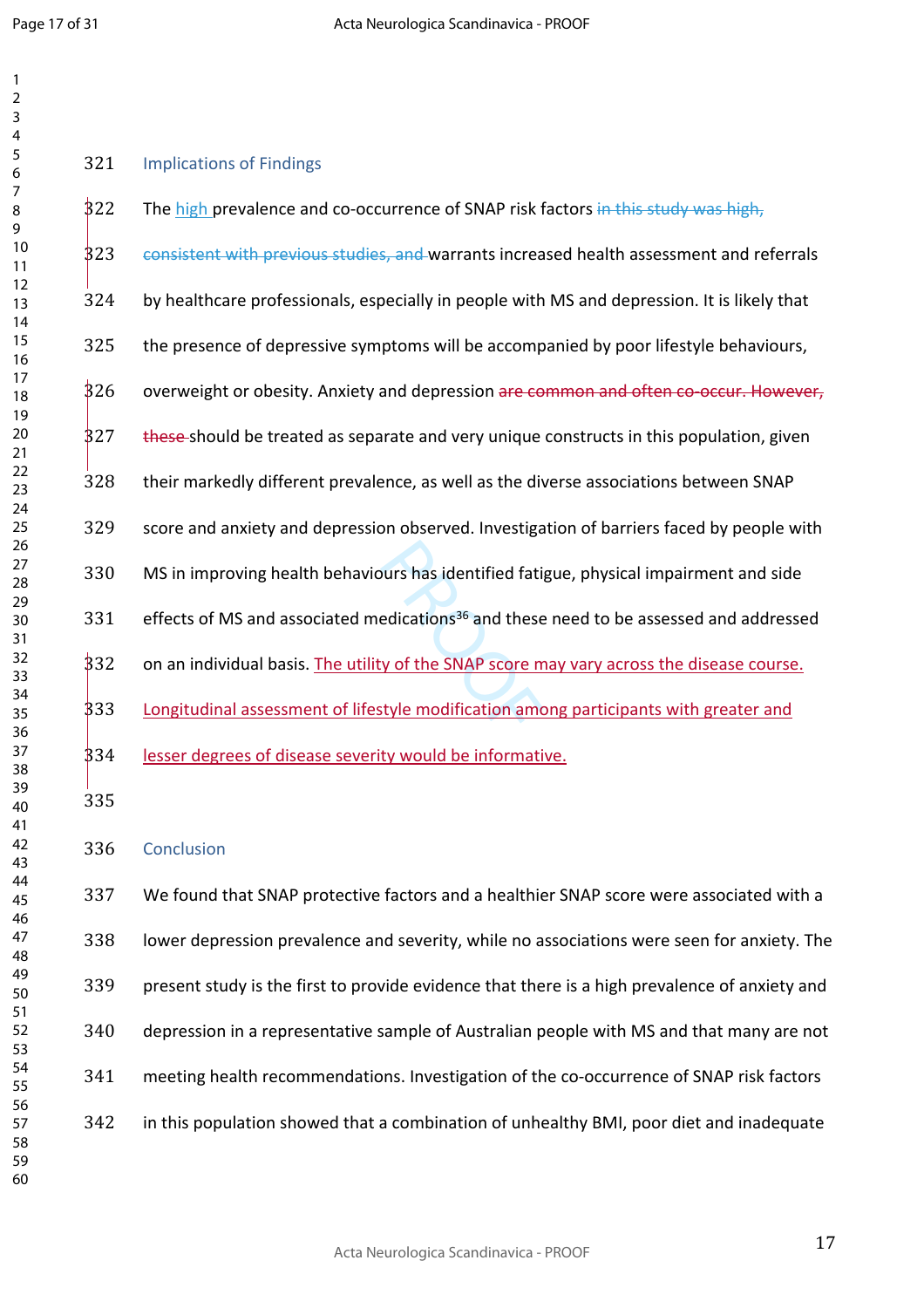| 2               |  |
|-----------------|--|
| 3               |  |
| 4               |  |
| 5               |  |
|                 |  |
| 6               |  |
| 7               |  |
| 8               |  |
| 9               |  |
| 10              |  |
| 11              |  |
| $\overline{12}$ |  |
| 13              |  |
| $\overline{14}$ |  |
| 15              |  |
|                 |  |
| 16              |  |
| $\overline{17}$ |  |
| 18              |  |
| 19              |  |
| 20              |  |
| $\overline{21}$ |  |
| $\overline{22}$ |  |
| 23              |  |
|                 |  |
| 24              |  |
| 25              |  |
| 26              |  |
| 27              |  |
| 28              |  |
| 29              |  |
| 30              |  |
| 31              |  |
| 32              |  |
|                 |  |
| 33              |  |
| 34              |  |
| $\frac{35}{5}$  |  |
| 36<br>37        |  |
|                 |  |
| 38              |  |
| 39              |  |
| 40              |  |
|                 |  |
| 41              |  |
| 42              |  |
| 43              |  |
| 44              |  |
| 45              |  |
| 46              |  |
| 47              |  |
| 48              |  |
| 49              |  |
|                 |  |
| 50              |  |
| 51              |  |
| 52              |  |
| 53              |  |
| 54              |  |
| 55              |  |
| 56              |  |
|                 |  |
| 57              |  |
| 58              |  |

- physical activity is common. Given that SNAP risk factors, anxiety and depression all
- contribute significantly to the morbidity of MS, efforts to improve the lifestyle and mental
- health outcomes for an individual with MS should be holistic and all-inclusive. Future
- prospective studies should elucidate the direction of association between depression and
- SNAP protective factors, alongside investigation of the viability of multi-modal lifestyle
- modification to treat depressive symptoms in this population.

**PROPRIME**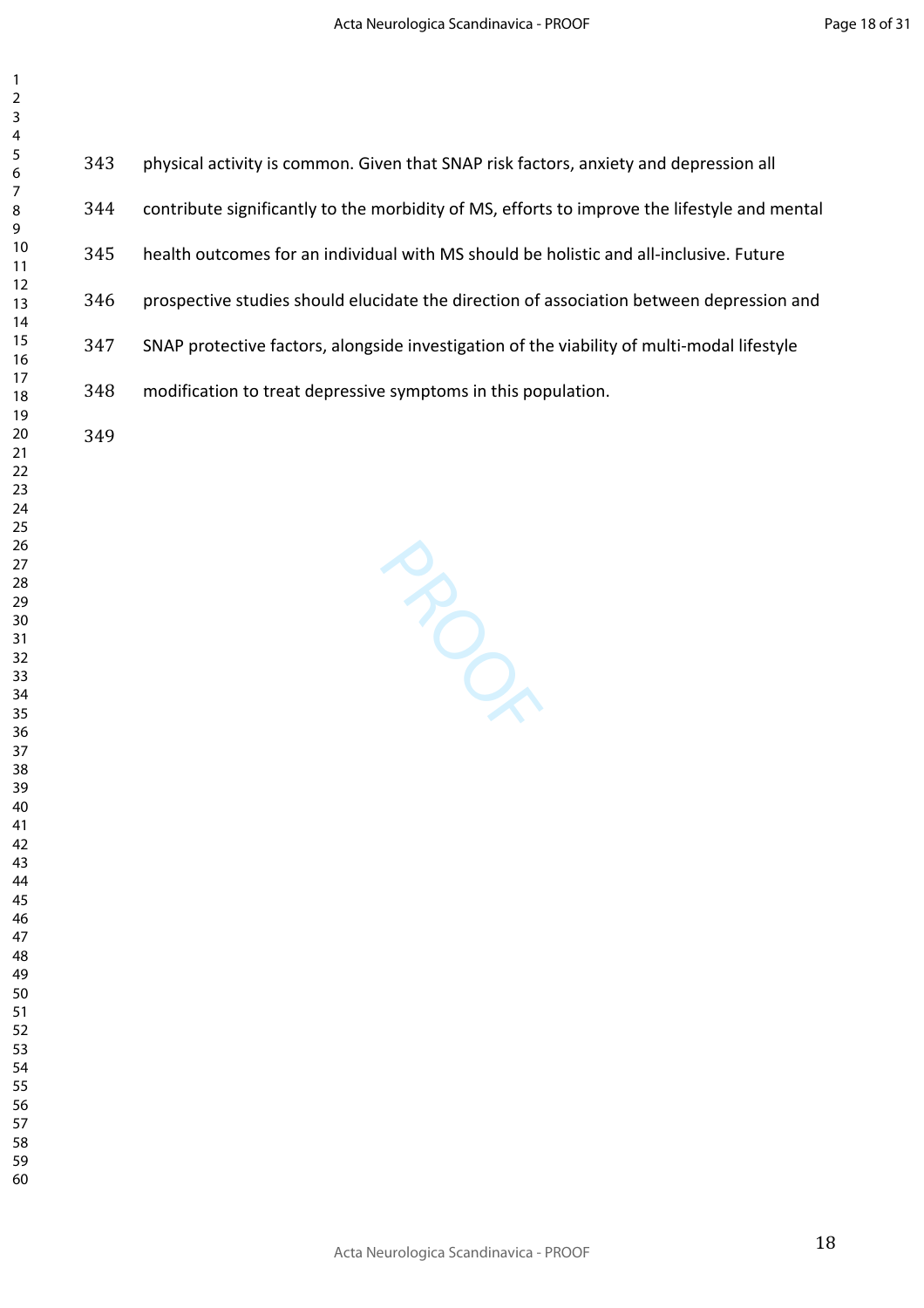| 1                          |     |                                                                                           |
|----------------------------|-----|-------------------------------------------------------------------------------------------|
| 2<br>3                     |     |                                                                                           |
| 4                          |     |                                                                                           |
| 5<br>6                     | 350 | <b>DECLARATION OF CONFLICTING INTERESTS</b>                                               |
| $\boldsymbol{7}$<br>8<br>9 | 351 | The authors declared no potential conflicts of interest with respect to the research,     |
| 10<br>11                   | 352 | authorship and/or publication of this article.                                            |
| 12<br>13<br>14             | 353 |                                                                                           |
| 15<br>16<br>17             | 354 | <b>FUNDING</b>                                                                            |
| 18<br>19                   | 355 | The authors disclosed receipt of the following financial support for the research,        |
| 20<br>21<br>22             | 356 | authorship and/or publication of this article:                                            |
| 23<br>24<br>25             | 357 | This study was supported by Multiple Sclerosis Research Australia.                        |
| 26<br>27                   | 358 | CM is funded by an Early Career Fellowship from the National Health and Medical Research  |
| 28<br>29<br>30             | 359 | Council (ID: 1120014).                                                                    |
| 31<br>32                   | 360 |                                                                                           |
| 33<br>34<br>35             | 361 | <b>DATA AVAILABILITY STATEMENT</b>                                                        |
| 36<br>37                   | 362 | The data that support the findings of this study are available from Multiple Sclerosis    |
| 38<br>39<br>40             | 363 | Research Australia. Restrictions apply to the availability of these data, which were used |
| 41<br>42                   | 364 | under license for this study. Data are available from the authors with the permission of  |
| 43<br>44<br>45             | 365 | Multiple Sclerosis Research Australia.                                                    |
| 46<br>47<br>48             |     |                                                                                           |
| 49<br>50                   |     |                                                                                           |
| 51<br>52                   |     |                                                                                           |
| 53<br>54                   |     |                                                                                           |
| 55<br>56                   |     |                                                                                           |

- 
- 
-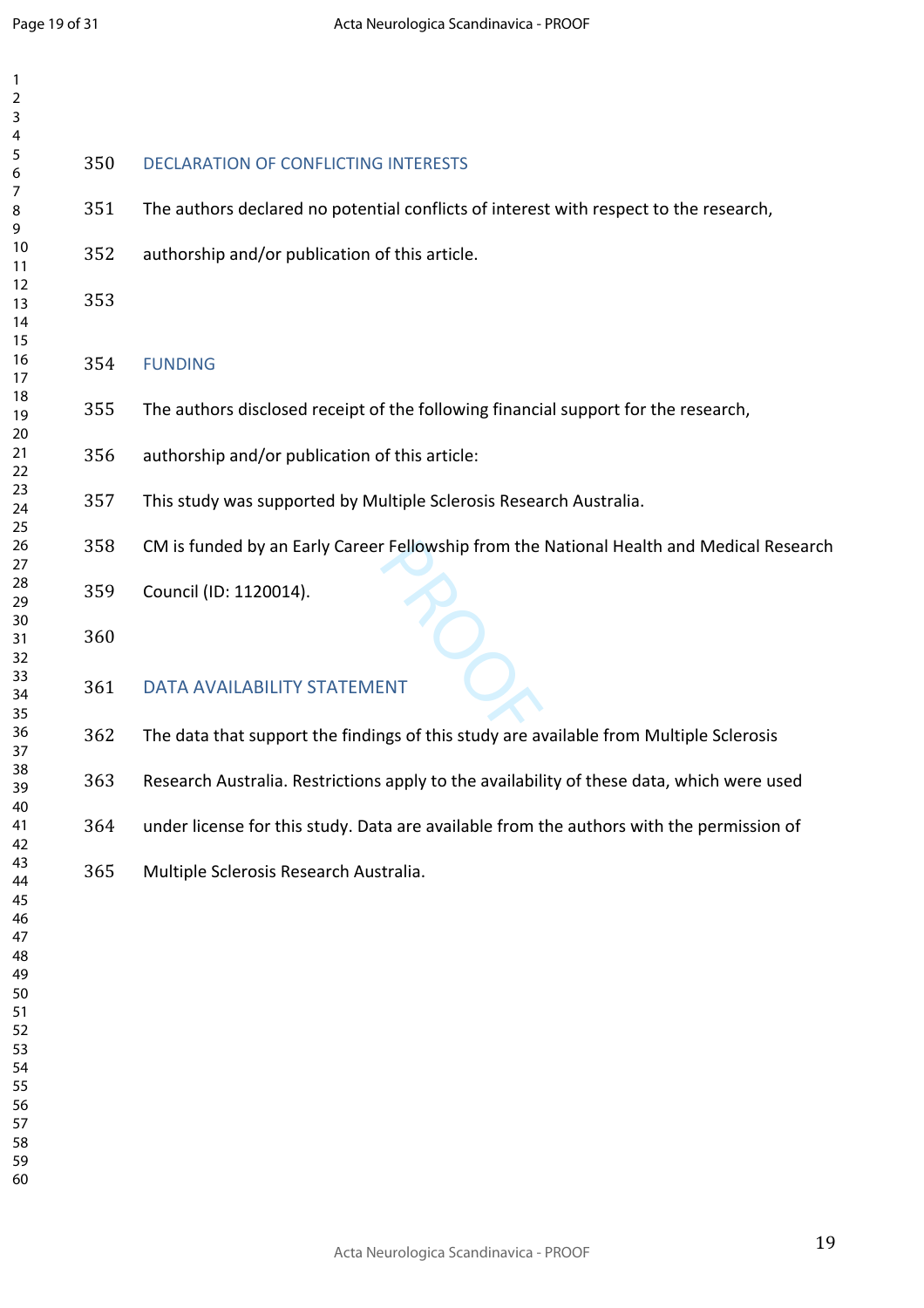### **REFERENCES**

- 1. Suh Y, Motl RW, Mohr DC. Physical activity, disability, and mood in the early stage of multiple sclerosis. *Disability and Health Journal.* 2010;3(2):93-98.
- 2. Beiske A, Svensson E, Sandanger I, et al. Depression and anxiety amongst multiple sclerosis patients. *European Journal of Neurology.* 2008;15(3):239- 245.
- 3. Feinstein A, Magalhaes S, Richard J-F, Audet B, Moore C. The link between multiple sclerosis and depression. *Nature Reviews Neurology.*  2014;10(9):507.
- 4. McKay KA, Tremlett H, Fisk JD, et al. Psychiatric comorbidity is associated with disability progression in multiple sclerosis. *Neurology.*  2018;90(15):e1316-e1323.
- 5. Chwastiak LA, Gibbons LE, Ehde DM, et al. Fatigue and psychiatric illness in a large community sample of persons with multiple sclerosis. *Journal of Psychosomatic Research.* 2005;59(5):291-298.
- 2005;59(5):291-298.<br>ddique J, Pelletier D, N<br>nd depression before<br>patients with Multipl<br>.<br>nstein CN, et al. Syster<br>ression and anxiety in 6. Burns MN, Nawacki E, Siddique J, Pelletier D, Mohr DC. Prospective examination of anxiety and depression before and during confirmed and pseudo-exacerbations in patients with Multiple Sclerosis. *Psychosomatic Medicine.* 2013;75(1):76.
- 7. Fiest KM, Walker JR, Bernstein CN, et al. Systematic review and meta-analysis of interventions for depression and anxiety in persons with multiple sclerosis. *Multiple Sclerosis and Related Disorders.* 2016;5:12-26.
- 8. Harris M, Davies GP. SNAP: A journey from research to policy to implementation and back. *New South Wales Public Health Bulletin.*  2005;16(12):195-199.
- 9. World Health Organization. *The World Health Report 2002: Reducing Risks, Promoting Healthy Life.* World Health Organization; 2002.
- 10. Taylor BV, Palmer A, Simpson S, et al. Assessing possible selection bias in a national voluntary MS longitudinal study in Australia. *Multiple Sclerosis Journal.* 2013;19(12):1627-1631.
- 11. Balto JM, Ensari I, Hubbard EA, Khan N, Barnes JL, Motl RW. Individual and co-occurring SNAP risk factors: smoking, nutrition, alcohol consumption, and physical activity in people with multiple sclerosis. *International journal of MS care.* 2016;18(6):298-304.
- 12. Fitzgerald KC, Tyry T, Salter A, et al. Diet quality is associated with disability and symptom severity in multiple sclerosis. *Neurology.* 2018;90(1):e1.
- 13. Millen AE, Midthune D, Thompson FE, Kipnis V, Subar AF. The National Cancer Institute diet history questionnaire: validation of pyramid food servings. *American Journal of Epidemiology.* 2005;163(3):279-288.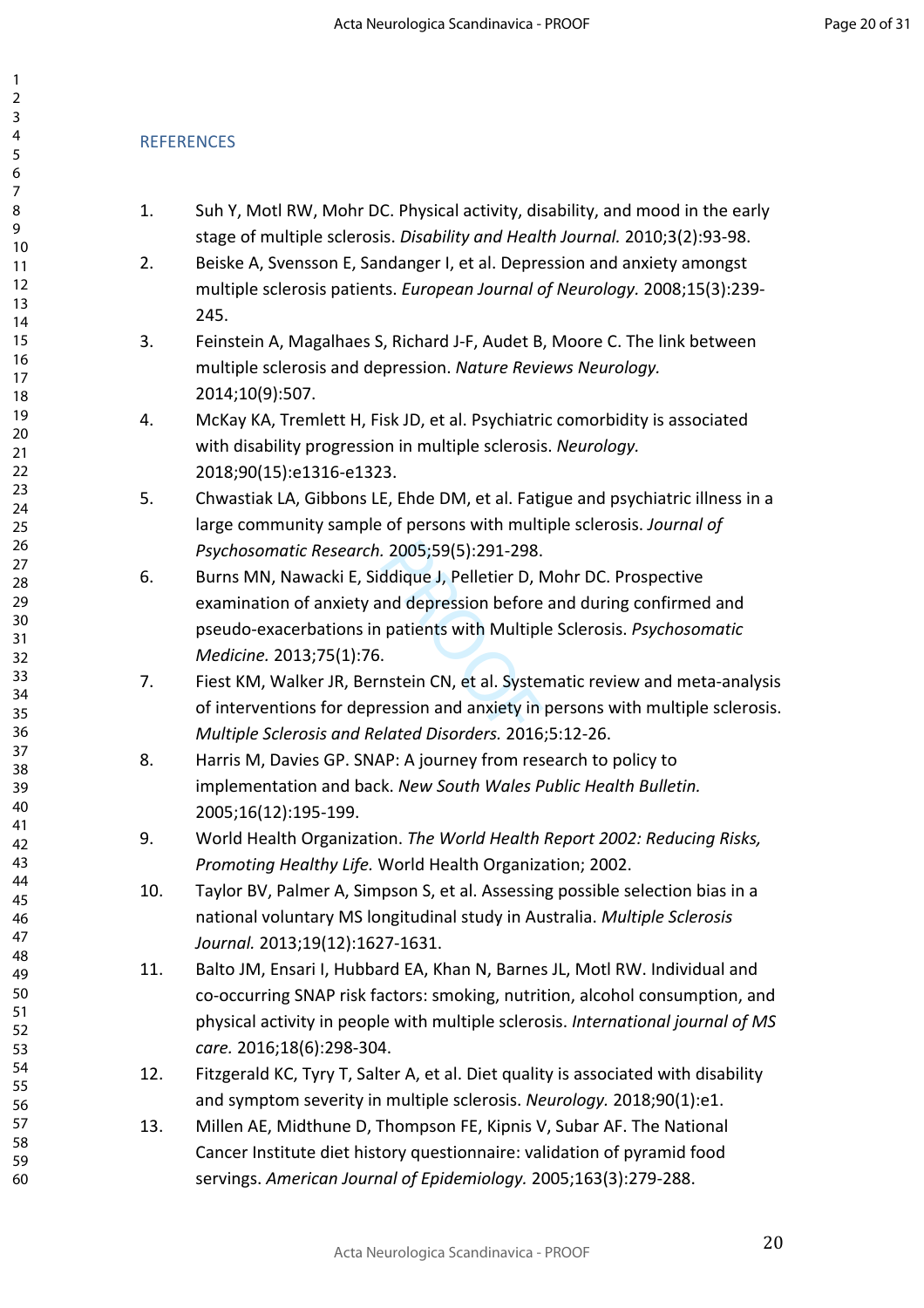| $\overline{2}$  |                                                                                    |
|-----------------|------------------------------------------------------------------------------------|
| 3<br>14.        | Craig CL, Marshall AL, Sjorstrom M, et al. International physical activity         |
| 4<br>5          | questionnaire: 12-country reliability and validity. Medicine and Science in        |
| 6               | Sports and Exercise. 2003;35(8):1381-1395.                                         |
| 7<br>15.        | National Health and Medical Research Council. Australian dietary guidelines.       |
| 8<br>9          | National Health and Medical Research Council, National Resource                    |
| 10              | Management Ministerial Council. 2013.                                              |
| 11              |                                                                                    |
| 16.<br>12<br>13 | National Health and Medical Research Council. Australian guidelines to             |
| 14              | reduce health risks from drinking alcohol. Working to build a healthy              |
| 15              | Australia. 2009.                                                                   |
| 16<br>17.       | World Health Organization. WHO Expert Committee on Physical Status: The            |
| 17<br>18        | Use and Interpretation of Anthropometry. Geneva, Switzerland: World Health         |
| 19              | Organization. 1995.                                                                |
| 20<br>18.       | Zigmond AS, Snaith RP. The hospital anxiety and depression scale. Acta             |
| 21<br>22        | Psychiatrica Scandinavica. 1983;67(6):361-370.                                     |
| 23<br>19.       | Marrie RA, Zhang L, Lix LM, et al. The validity and reliability of screening       |
| 24              | measures for depression and anxiety disorders in multiple sclerosis. Multiple      |
| 25<br>26        | Sclerosis and Related Disorders. 2018;20:9-15.                                     |
| 27<br>20.       | Learmonth YC, Motl RW, Sandroff BM, Pula JH, Cadavid D. Validation of              |
| 28              | patient determined disease steps (PDDS) scale scores in persons with               |
| 29<br>30        | multiple sclerosis. BMC Neurology. 2013;13(1):37.                                  |
| 31<br>21.       | Krupp LB, LaRocca NG, Muir-Nash J, Steinberg AD. The fatigue severity scale:       |
| 32              | application to patients with multiple sclerosis and systemic lupus                 |
| 33<br>34        |                                                                                    |
| 35              | erythematosus. Archives of neurology. 1989;46(10):1121-1123.                       |
| 22.<br>36       | Pink B. Socio-economic indexes for areas (SEIFA). Canberra: Australian             |
| 37<br>38        | <b>Bureau of Statistics. 2011.</b>                                                 |
| 23.<br>39       | Williamson EJ, Aitken Z, Lawrie J, Dharmage SC, Burgess JA, Forbes AB.             |
| 40              | Introduction to causal diagrams for confounder selection. Respirology.             |
| 41<br>42        | 2014;19(3):303-311.                                                                |
| 24.<br>43       | Taylor KL, Hadgkiss EJ, Jelinek GA, et al. Lifestyle factors, demographics and     |
| 44              | medications associated with depression risk in an international sample of          |
| 45              | people with multiple sclerosis. BMC Psychiatry. 2014;14(1):327.                    |
| 46<br>25.<br>47 | Rahe C, Unrath M, Berger K. Dietary patterns and the risk of depression in         |
| 48              | adults: a systematic review of observational studies. European Journal of          |
| 49              | Nutrition. 2014;53(4):997-1013.                                                    |
| 50<br>51<br>26. | Motl RW, McAuley E, Snook EM, Gliottoni RC. Physical activity and quality of       |
| 52              | life in multiple sclerosis: Intermediary roles of disability, fatigue, mood, pain, |
| 53              |                                                                                    |
| 54<br>55        | self-efficacy and social support. Psychology, Health & Medicine.                   |
| 56              | 2009;14(1):111-124.                                                                |
| 27.<br>57       | Bombardier C, Blake K, Ehde D, Gibbons L, Moore D, Kraft G. Alcohol and            |
| 58<br>59        | drug abuse among persons with multiple sclerosis. Multiple Sclerosis Journal.      |
| 60              | 2004;10(1):35-40.                                                                  |
|                 |                                                                                    |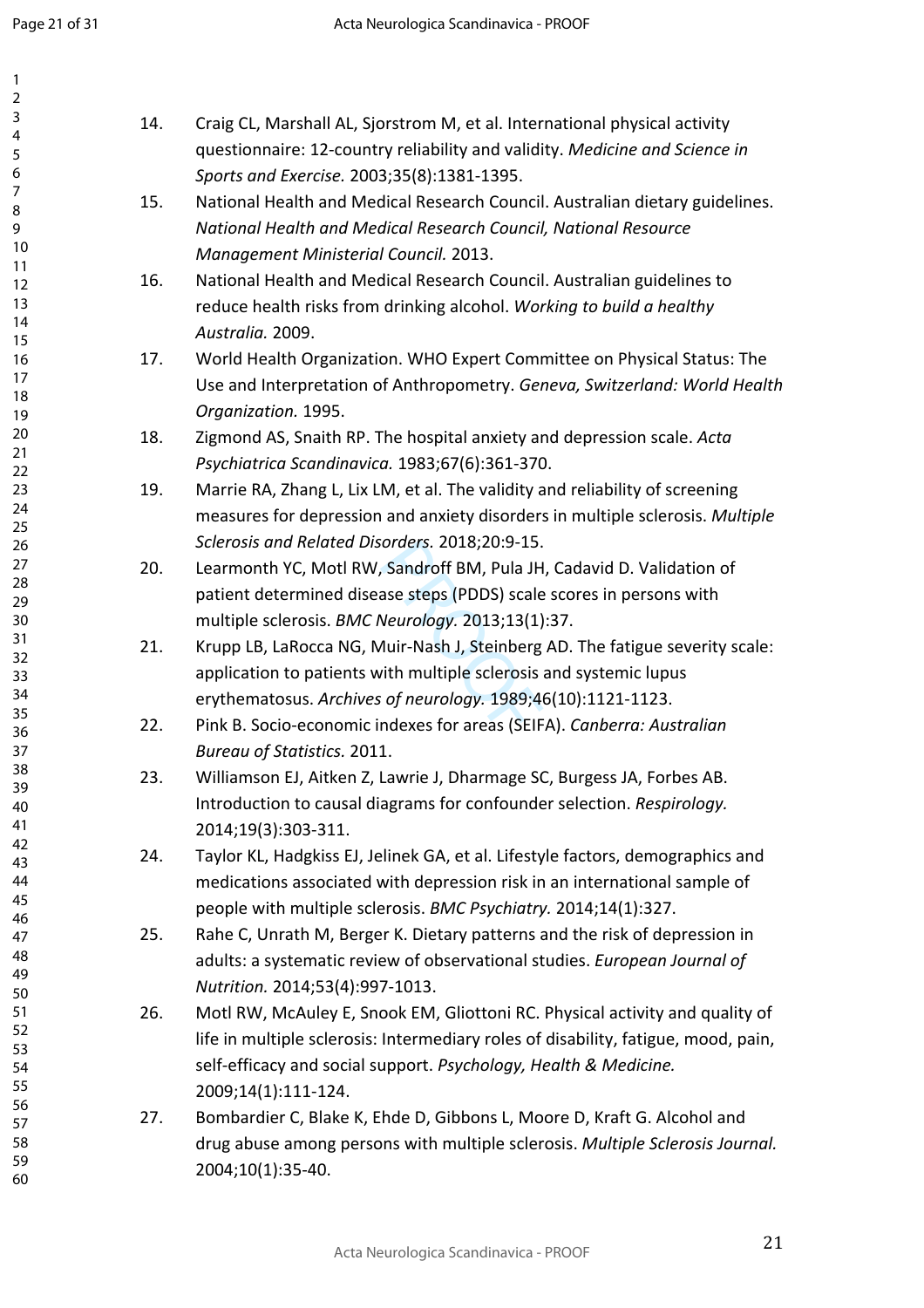| 2                                |  |
|----------------------------------|--|
| 3                                |  |
|                                  |  |
| 4                                |  |
| 5                                |  |
|                                  |  |
| 6<br>7                           |  |
|                                  |  |
| 8                                |  |
| 9                                |  |
| 10                               |  |
|                                  |  |
| $\overline{11}$                  |  |
| 12<br>13<br>14<br>15<br>16<br>17 |  |
|                                  |  |
|                                  |  |
|                                  |  |
|                                  |  |
|                                  |  |
|                                  |  |
| 18                               |  |
| 19                               |  |
| 20                               |  |
|                                  |  |
| ∠ง<br>21<br>วว                   |  |
| 22                               |  |
| 23                               |  |
|                                  |  |
| 24                               |  |
| 25                               |  |
|                                  |  |
| 26<br>27                         |  |
| 28                               |  |
|                                  |  |
| .<br>29<br>30                    |  |
|                                  |  |
| -<br>31                          |  |
| $\frac{1}{32}$                   |  |
|                                  |  |
| -<br>33                          |  |
| -<br>34                          |  |
| 35                               |  |
|                                  |  |
| 36<br>37                         |  |
|                                  |  |
| 38                               |  |
| 39                               |  |
|                                  |  |
| 40                               |  |
| 41                               |  |
| 42                               |  |
| 43                               |  |
|                                  |  |
| 44                               |  |
| 45                               |  |
| 46                               |  |
| 47                               |  |
|                                  |  |
| 48                               |  |
| 49                               |  |
| 50                               |  |
| 51                               |  |
|                                  |  |
| 52                               |  |
| 53                               |  |
| 54                               |  |
| 55                               |  |
|                                  |  |
| 56                               |  |
| 57                               |  |
| 58                               |  |
| 59<br>€                          |  |
|                                  |  |

- 28. Marck CH, Neate SL, Taylor KL, Weiland TJ, Jelinek GA. Prevalence of comorbidities, overweight and obesity in an international sample of people with multiple sclerosis and associations with modifiable lifestyle factors. *PLoS One.* 2016;11(2):e0148573.
	- 29. Scott D, Happell B. The High Prevalence of Poor Physical Health and Unhealthy Lifestyle Behaviours in Individuals with Severe Mental Illness. *Issues in Mental Health Nursing.* 2011;32(9):589-597.
	- 30. Wittenborn AK, Rahmandad H, Rick J, Hosseinichimeh N. Depression as a systemic syndrome: mapping the feedback loops of major depressive disorder. *Psychological medicine.* 2016;46(3):551-562.
	- 31. McKay KA, Tremlett H, Fisk JD, et al. Adverse health behaviours are associated with depression and anxiety in multiple sclerosis: A prospective multisite study. *Multiple Sclerosis Journal.* 2016;22(5):685-693.
	- 32. Quesnel S, Feinstein A. Multiple sclerosis and alcohol: a study of problem drinking. *Multiple Sclerosis Journal.* 2004;10(2):197-201.
	- 33. Bonnet F, Irving K, Terra J-L, Nony P, Berthezène F, Moulin P. Anxiety and depression are associated with unhealthy lifestyle in patients at risk of cardiovascular disease. *Atherosclerosis.* 2005;178(2):339-344.
	- a with unneaithy lifes<br>At*herosclerosis.* 2005;<br>Itter G, Tyry T, Campa,<br>alth behaviors in mult<br>113.<br>tistics. *National Health*<br>Canberra, Australia. 2<br>What Makes It So Hal 34. Marrie RA, Horwitz R, Cutter G, Tyry T, Campagnolo D, Vollmer T. High frequency of adverse health behaviors in multiple sclerosis. *Multiple Sclerosis Journal.* 2009;15(1):105-113.
	- 35. Australian Bureau of Statistics. *National Health Survey: First Results, 2017-18 (cat. no. 4364.0.55.001).* Canberra, Australia. 2018.
	- 36. Becker H, Stuifbergen A. What Makes It So Hard? Barriers to Health Promotion Experienced by People With Multiple Sclerosis and Polio. *Family & Community Health.* 2004;27(1):75-85.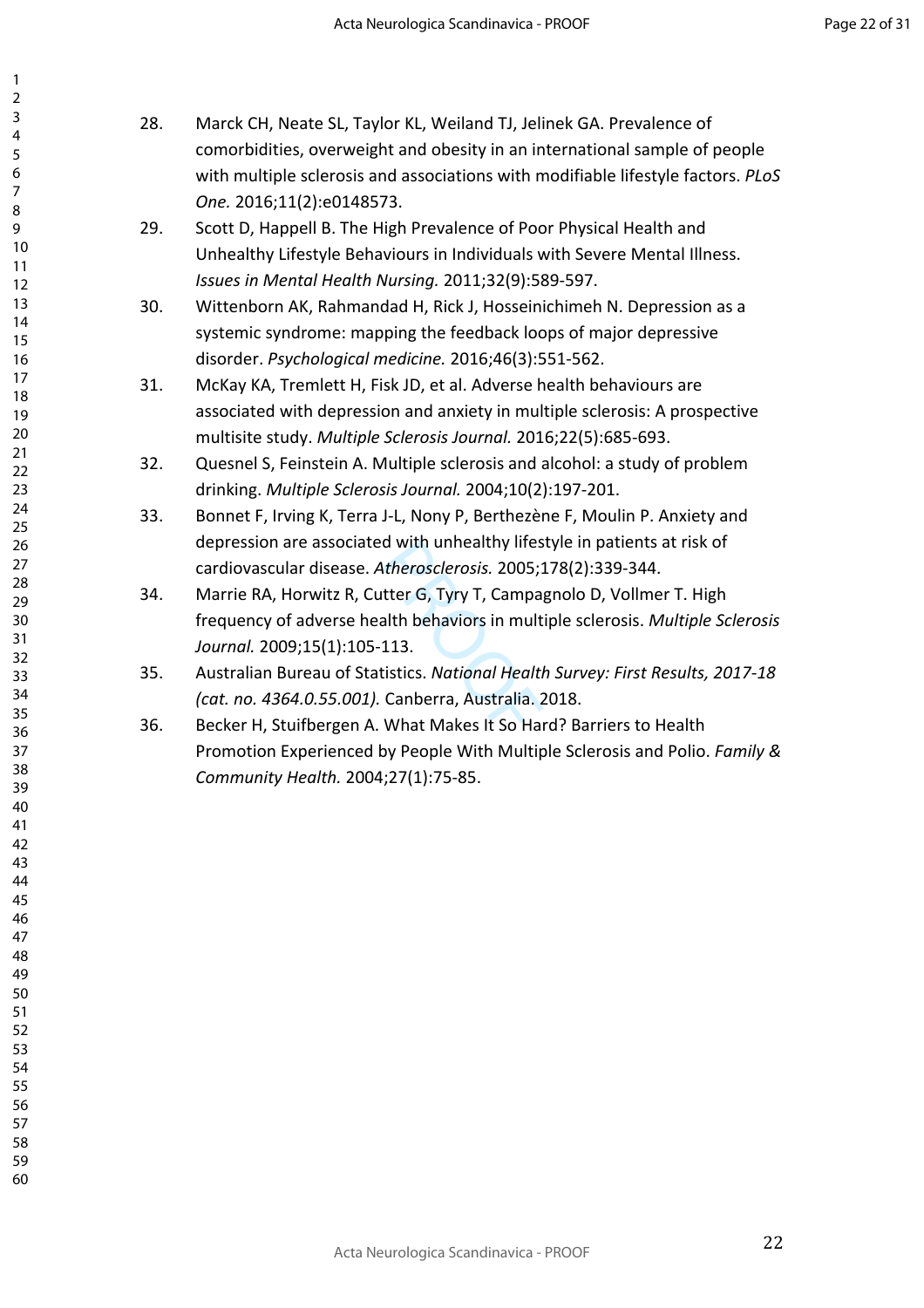**Table 1.** Demographic characteristics of the 1,500 participants with multiple sclerosis included in the study.

| Characteristic             | <b>Total</b> |            | <b>Missing Outcome</b><br>or Exposure Data |            | <b>Outcome and</b><br><b>Exposure Data</b><br><b>Available</b> |            |         |
|----------------------------|--------------|------------|--------------------------------------------|------------|----------------------------------------------------------------|------------|---------|
|                            | Mean         | SD         | Mean                                       | SD         | Mean                                                           | SD         | p-value |
| Age, years                 | 56.0         | 11.2       | 56.2                                       | 11.8       | 56.0                                                           | 11.1       | 0.80    |
| <b>SNAP score</b>          | 2.7          | 0.90       | 2.7                                        | 0.87       | 2.7                                                            | 0.90       | 0.16    |
|                            | Median       | <b>IQR</b> | Median                                     | <b>IQR</b> | Median                                                         | <b>IQR</b> | p-value |
| Years since symptoms onset | 13.0         | 10.0       | 13.0                                       | 10.0       | 13.0                                                           | 10.0       | 0.44    |
| Comorbidity number         | 3.0          | 3.0        | 3.0 <sub>2</sub>                           | 3.0        | 3.0                                                            | 3.0        | 0.88    |
|                            | ${\sf N}$    | %          | N                                          | %          | $\mathsf{N}$                                                   | $\%$       | p-value |
| Female sex                 | 1,192        | 79.5%      | 274                                        | 83.0%      | 918                                                            | 78.5%      | 0.07    |
| <b>PDDS</b>                |              |            |                                            |            |                                                                |            |         |
| Mild $(1-3)$               | 569          | 37.9%      | 20                                         | 6.1%       | 549                                                            | 46.9%      | [ref]   |
| Moderate (4-6)             | 412          | 27.5%      | 9                                          | 2.7%       | 403                                                            | 34.4%      | 0.23    |
| Severe (7-9)               | 214          | 14.3%      | 15                                         | 4.6%       | 199                                                            | 17.0%      | 0.04    |
| (missing)                  | 305          | 20.3%      | 286                                        | 86.7%      | 19                                                             | 1.6%       | < 0.001 |
| Type of MS at onset        |              |            |                                            |            |                                                                |            |         |
| Relapse-onset MS           | 858          | 57.2%      | 28                                         | 8.5%       | 830                                                            | 70.9%      | [ref]   |
| Progressive-onset MS       | 119          | 7.9%       | 6                                          | 1.8%       | 113                                                            | 9.7%       | 0.33    |
| (missing)                  | 523          | 34.9%      | 296                                        | 89.7%      | 227                                                            | 19.4%      | < 0.001 |
| Type of MS now             |              |            |                                            |            |                                                                |            |         |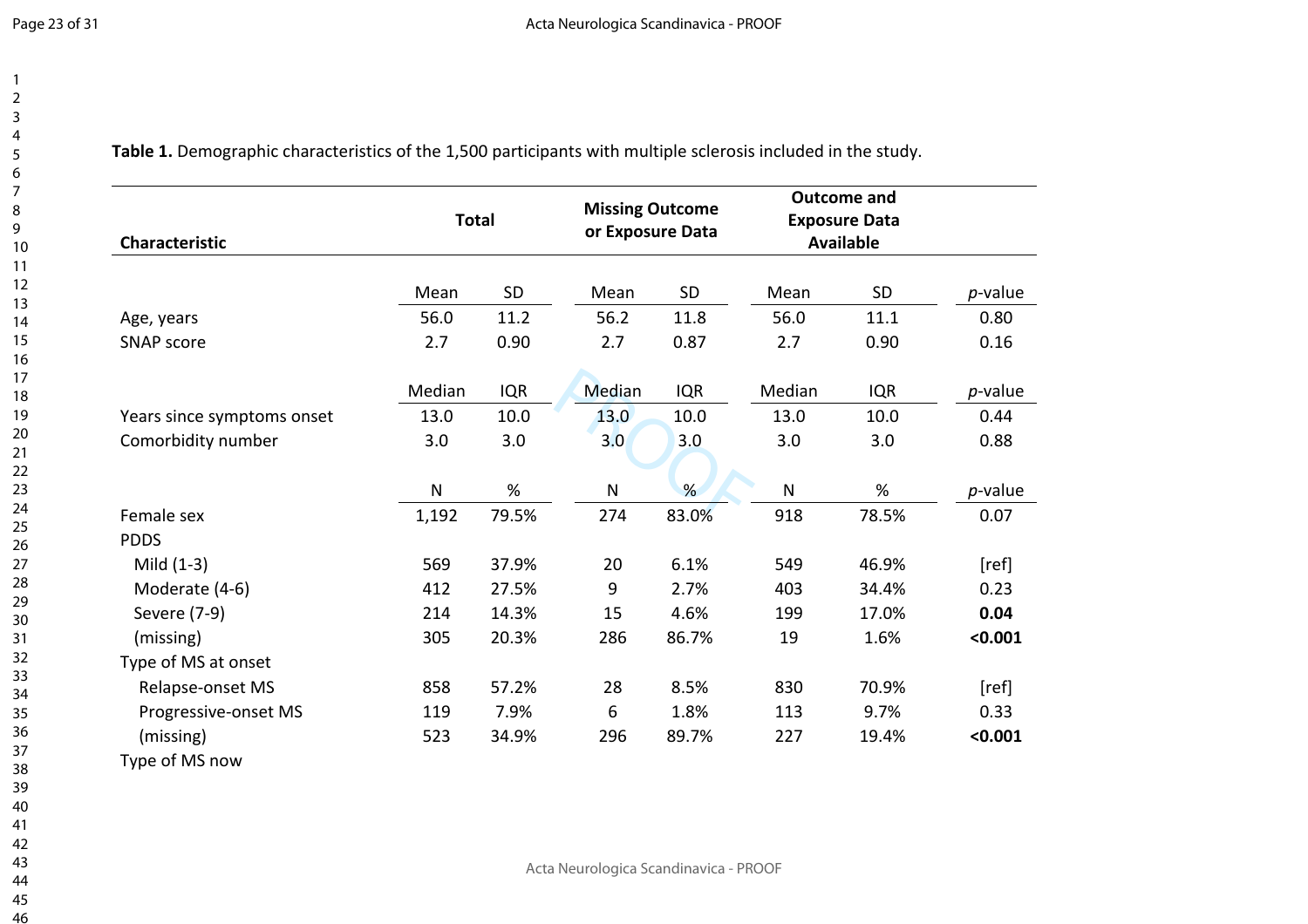| Primary-progressive MS                 | 97  | 8.7%  | 5           | 12.2% | 92  | 8.6%  | 0.37  |
|----------------------------------------|-----|-------|-------------|-------|-----|-------|-------|
| <b>Relapsing-remitting MS</b>          | 691 | 61.9% | 23          | 56.1% | 668 | 62.1% | [ref] |
| Secondary-progressive MS               | 167 | 15.0% | 5           | 12.2% | 162 | 15.1% | 0.83  |
| Progressive-relapsing MS               | 22  | 2.0%  | $\mathbf 1$ | 2.4%  | 21  | 2.0%  | 0.76  |
| Unsure                                 | 139 | 12.5% | 7           | 17.1% | 132 | 12.3% | 0.33  |
| Prevalent anxiety (HADS-A $\geq$ 8)    | 483 | 39.8% | 20          | 44.4% | 463 | 39.6% | 0.51  |
| Prevalent depression (HADS-D $\geq$ 8) | 332 | 27.3% | 10          | 22.2% | 322 | 27.5% | 0.43  |
| Anxiety and depression                 | 237 | 19.5% | 6           | 13.3% | 231 | 19.7% | 0.29  |
| Employed                               | 479 | 39.6% | 12          | 26.1% | 467 | 40.1% | 0.06  |
| DMT use                                | 756 | 62.4% | 23          | 53.5% | 733 | 62.8% | 0.22  |
| Prevalent fatigue (FSS $\geq$ 5)       | 502 | 41.3% | 23          | 48.9% | 479 | 40.9% | 0.28  |
| Socioeconomic status                   |     |       |             |       |     |       |       |
| Low                                    | 428 | 28.5% | 102         | 30.9% | 326 | 27.9% | 0.14  |
| Medium                                 | 413 | 27.5% | 96          | 29.1% | 317 | 27.1% | 0.21  |
| High                                   | 659 | 43.9% | 132         | 40.0% | 527 | 45.0% | [ref] |
| Depression treatment                   | 353 | 23.5% | 96          | 29.1% | 257 | 22.0% | 0.01  |
| Anxiety treatment                      | 204 | 13.6% | 49          | 14.9% | 155 | 13.3% | 0.45  |

Abbreviations: DMT=Disease modifying therapies; IQR=Inter-quartile range; PDDS=Patient Determined Disease Steps; SD=Standard deviation. Differences in normally distributed continuous variables assessed by Student's t-test, while skewed continuous variables were assessed using Kruskal-Wallis rank sum test. Differences in categorical variables assessed by multinomial logistic regression. Results in boldface denote statistical significance.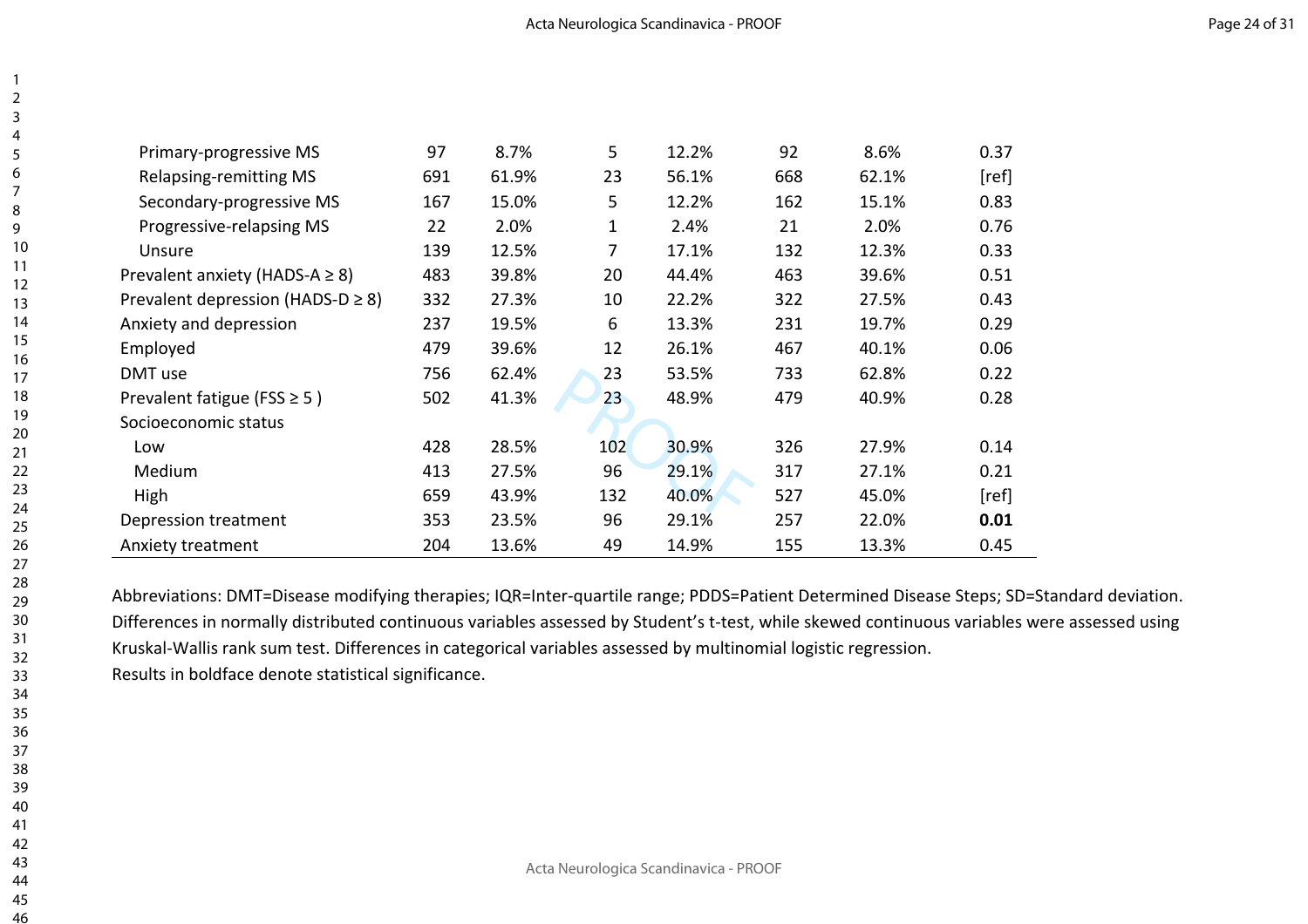**Table 2.** SNAP factor prevalence.

| <b>SNAP factor</b>                         | N     | %     |
|--------------------------------------------|-------|-------|
| Smoking                                    |       |       |
| At least one cigar/cigarette/pipe per day  | 156   | 10.4% |
| Less than one cigar/cigarette/pipe per day | 1,344 | 89.6% |
| Diet                                       |       |       |
| Insufficient fruit and vegetable intake    | 1,340 | 89.9% |
| Sufficient fruit and vegetable intake      | 151   | 10.1% |
| Consumption of alcohol                     |       |       |
| More than two standard drinks per day      | 256   | 17.1% |
| Two or less standard drinks per day        | 1,244 | 82.9% |
| Level of physical activity                 |       |       |
| Low in the last week                       | 707   | 47.1% |
| Moderate or high in the last week          | 793   | 52.9% |
| <b>Body Mass Index</b>                     |       |       |
| Underweight, overweight or obese           | 883   | 61.0% |
|                                            | 564   | 39.0% |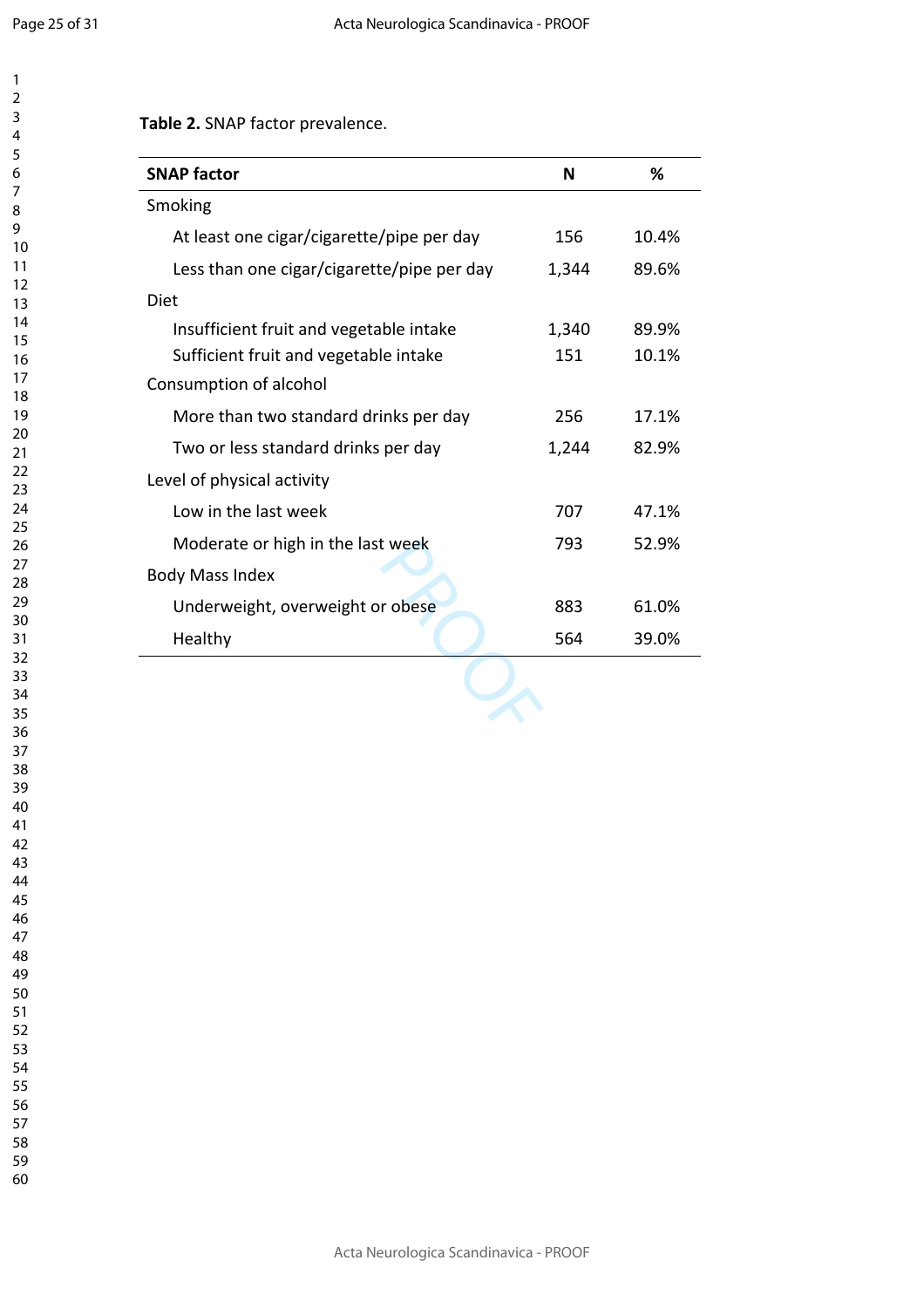**Table 3.** Prevalence ratios of prevalent anxiety and depression (HADS ≥ 8).

|                               | <b>Prevalence Ratio (95% Confidence Interval)</b> |                   |  |  |
|-------------------------------|---------------------------------------------------|-------------------|--|--|
|                               | Anxiety                                           | Depression        |  |  |
| Age (years)                   |                                                   |                   |  |  |
| $0 - 49$                      | $1.00$ [ref]                                      | 1.00 [ref]        |  |  |
| 50-59                         | 0.80(0.67, 0.94)                                  | 1.19(0.94, 1.51)  |  |  |
| 60-64                         | 0.86(0.71, 1.05)                                  | 1.27(0.97, 1.67)  |  |  |
| $65+$                         | 0.67(0.55, 0.82)                                  | 0.93(0.70, 1.22)  |  |  |
| P-trend                       | < 0.001                                           | 0.68              |  |  |
| Sex (female)                  | 1.32(1.09, 1.61)                                  | 0.94(0.76, 1.18)  |  |  |
| Type of MS at onset           |                                                   |                   |  |  |
| Remitting-onset MS            | $1.00$ [ref]                                      | 1.00 [ref]        |  |  |
| Progressive-onset MS          | 1.17(0.95, 1.45)                                  | 1.34(1.02, 1.75)  |  |  |
| Type of MS now                |                                                   |                   |  |  |
| Primary-progressive MS        | $1.00$ [ref]                                      | 1.00 [ref]        |  |  |
| <b>Relapsing-remitting MS</b> | 0.94(0.74, 1.21)                                  | 0.70(0.51, 0.95)  |  |  |
| Secondary-progressive MS      | 0.88(0.65, 1.19)                                  | 1.09(0.78, 1.53)  |  |  |
| Progressive-relapsing MS      | 1.51(1.02, 2.23)                                  | 1.20(0.68, 2.13)  |  |  |
| Unsure                        | 0.73(0.52, 1.03)                                  | 0.80(0.55, 1.18)  |  |  |
| <b>PDDS</b>                   |                                                   |                   |  |  |
| Mild disability               | $1.00$ [ref]                                      | 1.00 [ref]        |  |  |
| Moderate disability           | 1.39(1.20, 1.62)                                  | 2.07(1.66, 2.59)  |  |  |
| Severe disability             | 1.01(0.81, 1.24)                                  | 2.28(1.78, 2.91)  |  |  |
| P-trend                       | 0.16                                              | < 0.001           |  |  |
| Prevalent fatigue             | 1.80(1.56, 2.06)                                  | 3.22 (2.63, 3.95) |  |  |
| Years since symptom onset     |                                                   |                   |  |  |
| $0 - 9$                       | $1.00$ [ref]                                      | 1.00 [ref]        |  |  |
| $10 - 14$                     | 0.91(0.76, 1.08)                                  | 1.01(0.78, 1.30)  |  |  |
| $15 - 19$                     | 0.89(0.73, 1.08)                                  | 1.17(0.90, 1.53)  |  |  |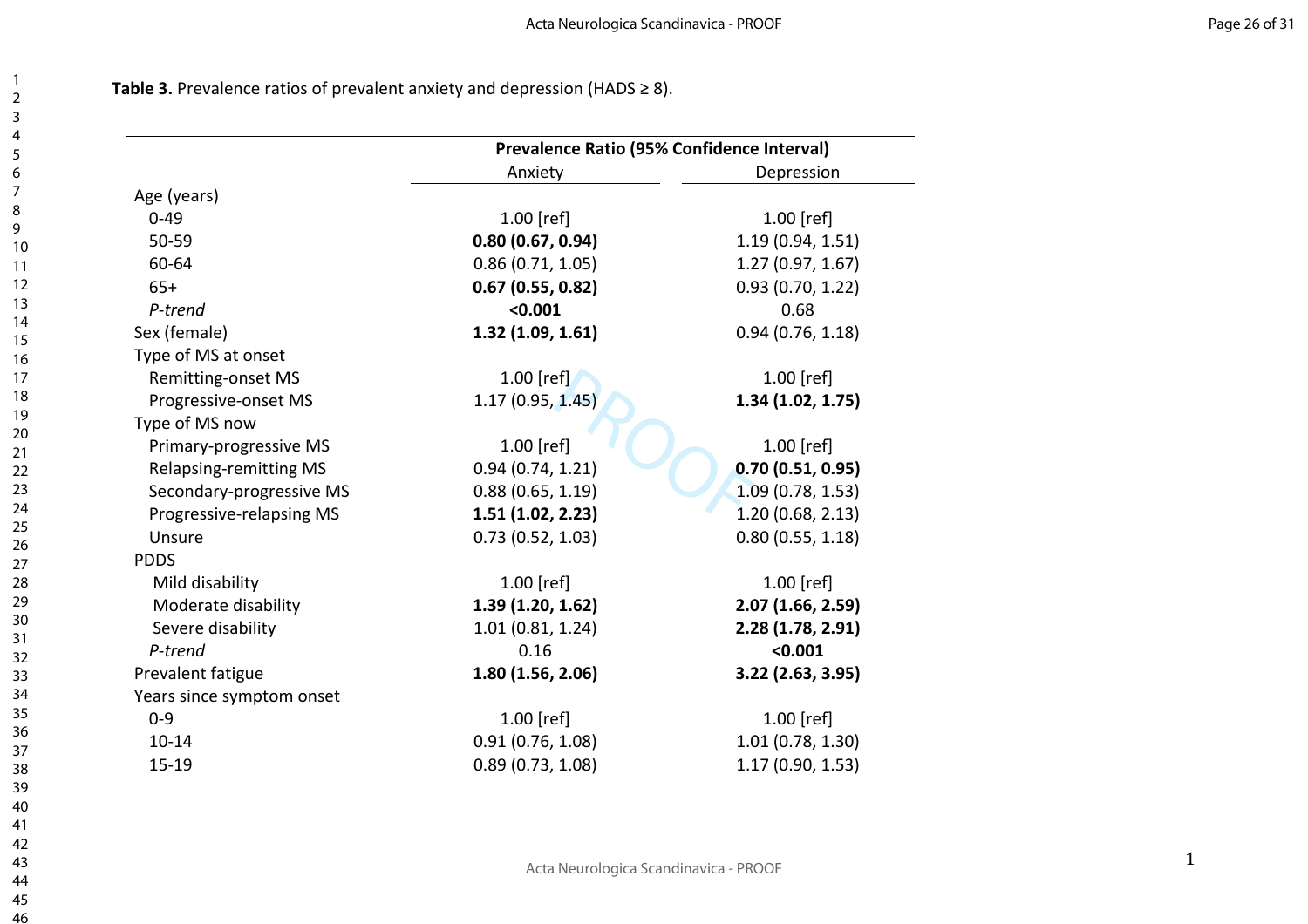$\overline{1}$  $\overline{2}$  $\overline{3}$  $\overline{4}$ 5 6  $\overline{7}$ 8 9

| $20+$                    | 0.71(0.58, 0.88)  | 1.10(0.85, 1.42)    |
|--------------------------|-------------------|---------------------|
| P-trend                  | 0.002             | 0.30                |
| DMT use                  | 1.07(0.93, 1.24)  | 0.91(0.76, 1.10)    |
| Anxiety treatment        | 2.05 (1.81, 2.33) | 1.71(1.39, 2.11)    |
| Depression treatment     | 1.55(1.35, 1.78)  | 2.06(1.72, 2.46)    |
| Comorbidities            |                   |                     |
| $0 - 2$                  | 1.00 [ref]        | $1.00$ [ref]        |
| $3 - 5$                  | 1.59(1.33, 1.90)  | 1.65(1.31, 2.09)    |
| $6+$                     | 2.07(1.71, 2.50)  | 2.38(1.85, 3.05)    |
| P-trend                  | < 0.001           | < 0.001             |
| Highest education level  |                   |                     |
| <b>Primary School</b>    | $1.00$ [ref]      | $1.00$ [ref]        |
| Secondary School         | 1.46 (0.45, 4.75) | 1.01(0.31, 3.29)    |
| Certificate or Diploma   | 1.46(0.45, 4.74)  | 1.13(0.35, 3.68)    |
| <b>Bachelor's Degree</b> | 1.31(0.40, 4.26)  | 0.85(0.26, 2.79)    |
| Postgraduate Degree      | 1.24(0.38, 4.08)  | $0.62$ (0.18, 2.09) |
| P-trend                  | 0.13              | 0.002               |
| Employed                 | 1.04(0.91, 1.20)  | 0.66(0.54, 0.81)    |
| Socioeconomic status     |                   |                     |
| Low                      | $1.00$ [ref]      | $1.00$ [ref]        |
| Medium                   | 0.96(0.81, 1.15)  | 0.85(0.67, 1.07)    |
| High                     | 0.87(0.74, 1.03)  | 0.72(0.58, 0.89)    |
| P-trend                  | 0.097             | 0.003               |
| Rurality                 |                   |                     |
| Major city               | $1.00$ [ref]      | $1.00$ [ref]        |
| Regional                 | 0.98(0.85, 1.14)  | 1.14(0.94, 1.37)    |
| Remote                   | 0.50(0.14, 1.72)  | 0.76(0.22, 2.64)    |

Disease Steps; ref=Reference category.

Prevalence ratios estimated using log-binomial regression and are unadjusted.

Boldface values denote statistical significance ( *p*<0.05).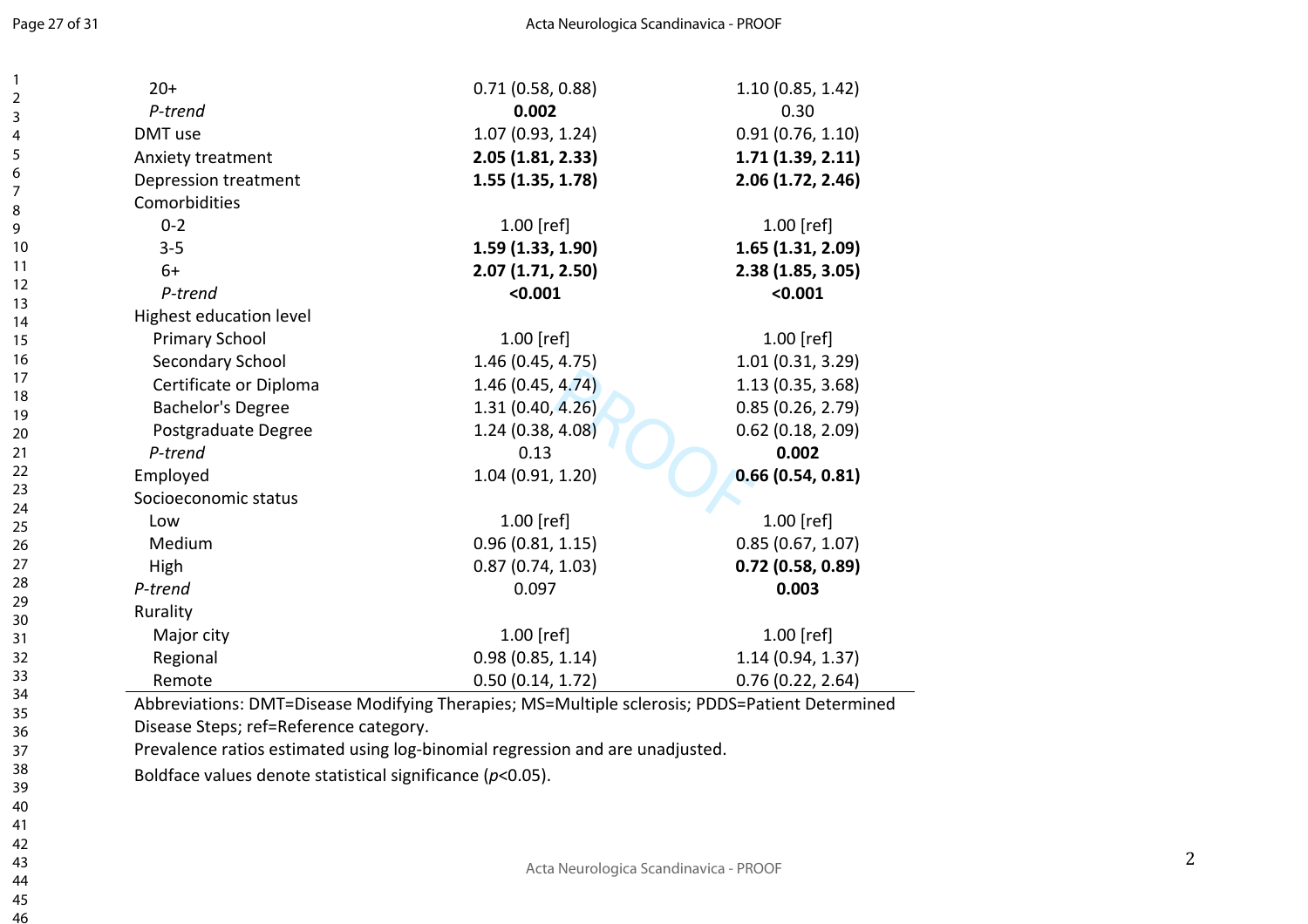| $\overline{c}$     |  |
|--------------------|--|
| 3                  |  |
| 4                  |  |
| 5                  |  |
|                    |  |
| 6<br>7             |  |
|                    |  |
| 8                  |  |
| 9                  |  |
| 10                 |  |
| $\overline{11}$    |  |
| $\overline{12}$    |  |
| $\overline{13}$    |  |
| $\frac{1}{4}$      |  |
| $\frac{15}{2}$     |  |
|                    |  |
| 16<br>17           |  |
| 18                 |  |
| 19                 |  |
| $\frac{20}{5}$     |  |
| - 21<br>-          |  |
|                    |  |
| י<br>22<br>?<br>23 |  |
| 24                 |  |
| 25                 |  |
|                    |  |
| 26                 |  |
| 27                 |  |
| 28                 |  |
| 29                 |  |
| 30                 |  |
| 31                 |  |
| 32                 |  |
| 33                 |  |
| 34                 |  |
| 35                 |  |
| 36                 |  |
| 37                 |  |
| 38                 |  |
| 39                 |  |
| 40                 |  |
| 41                 |  |
| 42                 |  |
| 43                 |  |
| 44                 |  |
| 45                 |  |

**Table 4.** Association between SNAP protective factors & SNAP score and occurrence and severity of anxiety & depression.

|                                         | N     | %     |                  | <b>Anxiety</b>                                   | <b>Depression</b> |                                                  |  |
|-----------------------------------------|-------|-------|------------------|--------------------------------------------------|-------------------|--------------------------------------------------|--|
|                                         |       |       | Prevalence Ratio | <b>Symptom Severity</b><br>(Adjusted $\beta_1$ ) | Prevalence Ratio  | <b>Symptom Severity</b><br>(Adjusted $\beta_1$ ) |  |
| Non-smoker                              | 1,344 | 89.6% | 0.83(0.68, 1.00) | $-1.33$ $(-2.10, -0.55)$                         | 0.75(0.59, 0.94)  | $-1.12$ $(-1.76, -0.48)$                         |  |
| Healthy diet                            | 151   | 10.1% | 0.92(0.72, 1.18) | $-0.38$ ( $-1.13$ , $0.36$ )                     | 0.80(0.57, 1.11)  | $-0.81$ $(-1.42, -0.20)$                         |  |
| Non-hazardous<br>consumption of alcohol | 1,244 | 82.9% | 1.01(0.84, 1.22) | $-0.19$ $(-0.80, 0.42)$                          | 0.79(0.63, 0.99)  | $-0.32$ $(-0.82, 0.19)$                          |  |
| Adequate physical<br>activity           | 793   | 52.9% | 0.98(0.85, 1.14) | $-0.13$ ( $-0.62$ , $0.37$ )                     | 0.70(0.57, 0.87)  | $-0.85$ ( $-1.25$ , $-0.44$ )                    |  |
| <b>Healthy BMI</b>                      | 564   | 39.0% | 1.03(0.89, 1.18) | $0.03$ ( $-0.44$ , 0.49)                         | 0.94(0.78, 1.14)  | $-0.16$ $(-0.54, 0.23)$                          |  |
| <b>SNAP score</b>                       |       |       |                  |                                                  |                   |                                                  |  |
| 0/1                                     | 115   | 8.0%  | $1.00$ [ref]     | $1.00$ [ref]                                     | $1.00$ [ref]      | $1.00$ [ref]                                     |  |
| $\overline{2}$                          | 490   | 34.0% | 1.01(0.79, 1.28) | $-0.43$ ( $-1.31$ , $0.46$ )                     | 0.79(0.62, 1.01)  | $-0.81$ ( $-1.53$ , $-0.09$ )                    |  |
| 3                                       | 515   | 35.8% | 1.03(0.80, 1.31) | $-0.37$ $(-1.25, 0.51)$                          | 0.64(0.49, 0.83)  | $-1.26$ ( $-1.98$ , $-0.54$ )                    |  |
| 4/5                                     | 320   | 22.2% | 0.94(0.71, 1.25) | $-0.81$ ( $-1.76$ , 0.13)                        | 0.57(0.40, 0.81)  | $-1.57$ ( $-2.34$ , $-0.80$ )                    |  |
| SNAP score (continuous)                 |       |       | 0.98(0.91, 1.06) | $-0.20$ ( $-0.45$ , $0.04$ )                     | 0.83(0.75, 0.92)  | $-0.44$ $(-0.64, -0.24)$                         |  |
| P Trend                                 |       |       | 0.62             | 0.10                                             | < 0.001           | < 0.001                                          |  |

All models adjusted for age, sex, Patient-Determined Disease Steps score, depression or anxiety treatment, fatigue level, education level and socioeconomic status.

Boldface values denote statistical significance (*p*<0.05).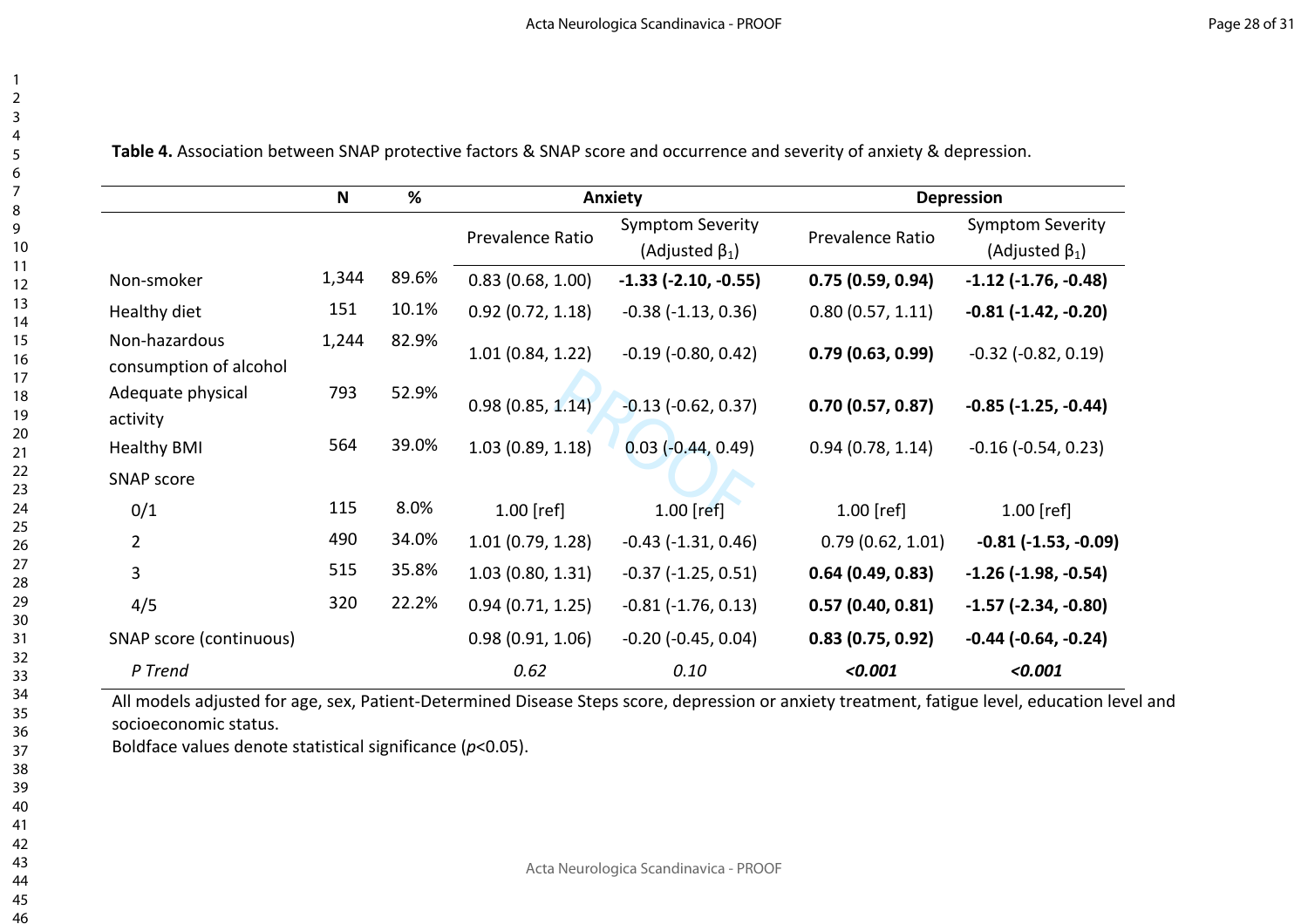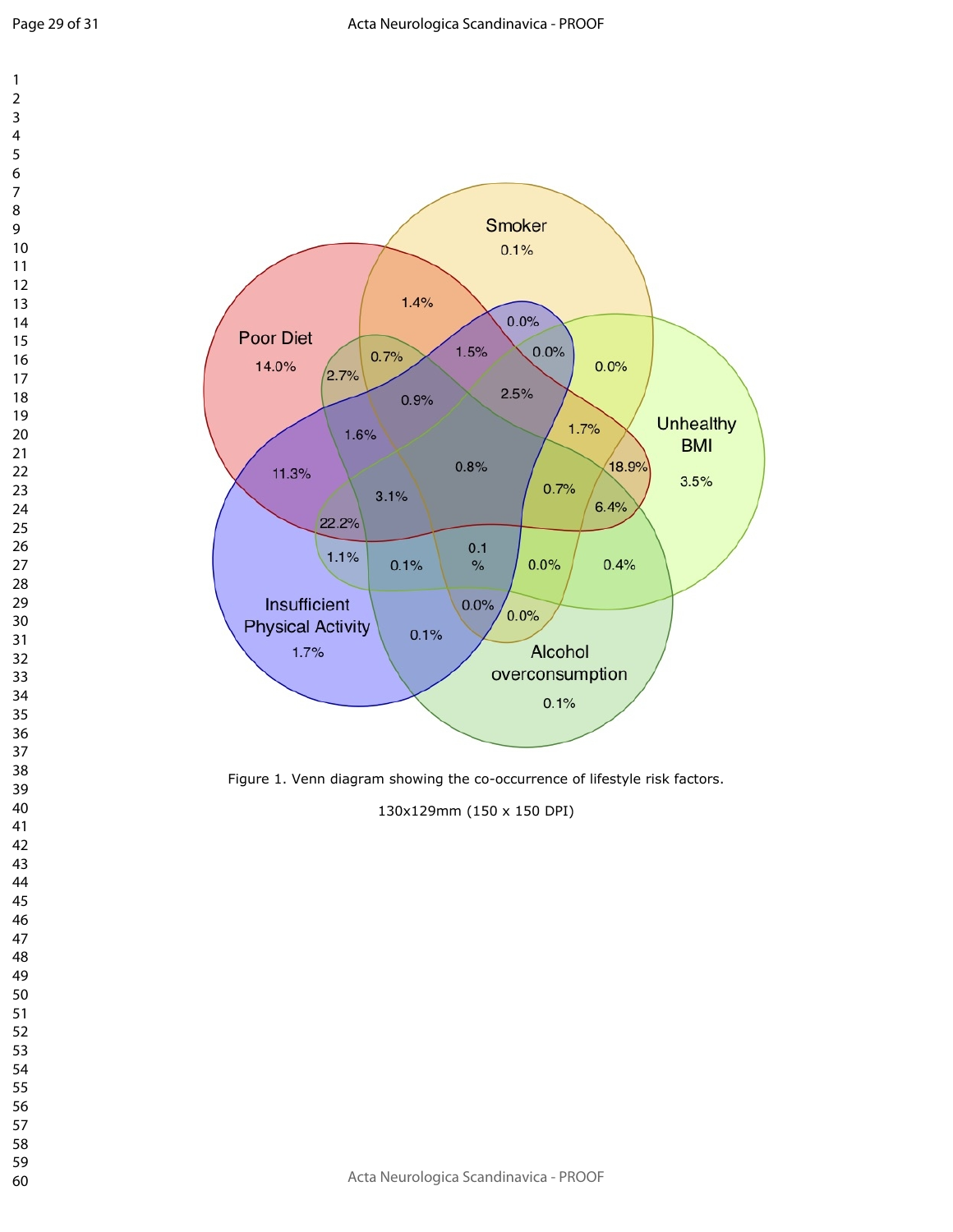**Supplementary Table 1.** Prevalence and co-occurrence of SNAP protective factors.

123456789

 $\overline{1}$  $\overline{2}$  $\overline{3}$  $\overline{4}$  $\overline{5}$ 6  $\overline{7}$ 8  $\overline{9}$ 

| <b>SNAP</b><br>score |     | <b>SNAP score</b><br>prevalence | Pattern<br>prevalence     |       |                       |                        |                                             |                                  |                              |
|----------------------|-----|---------------------------------|---------------------------|-------|-----------------------|------------------------|---------------------------------------------|----------------------------------|------------------------------|
|                      | N   | %                               | $\boldsymbol{\mathsf{N}}$ | %     | Non-<br><b>Smoker</b> | <b>Healthy</b><br>diet | Non-<br>hazardous<br>alcohol<br>consumption | Adequate<br>physical<br>activity | <b>Healthy</b><br><b>BMI</b> |
| 0                    | 11  | 0.8%                            |                           |       |                       |                        |                                             |                                  |                              |
| 1                    |     |                                 | 44                        | 42.3% | $\checkmark$          |                        |                                             |                                  |                              |
|                      |     |                                 | $\mathbf{1}$              | 1.0%  |                       |                        |                                             |                                  |                              |
|                      | 104 | 7.2%                            | 36                        | 34.6% |                       |                        |                                             |                                  |                              |
|                      |     |                                 | $10\,$                    | 9.6%  |                       |                        |                                             | ✓                                |                              |
|                      |     |                                 | 13                        | 12.5% |                       |                        |                                             |                                  | $\checkmark$                 |
| $\overline{2}$       |     |                                 | $\mathbf{1}$              | 0.2%  | ✓                     |                        |                                             |                                  |                              |
| 2                    |     |                                 | 319                       | 65.1% |                       |                        |                                             |                                  |                              |
| 2                    |     |                                 | 92                        | 18.8% |                       |                        |                                             | ✓                                |                              |
| 2                    |     |                                 | 23                        | 4.7%  |                       |                        |                                             |                                  |                              |
| 2                    | 490 | 34.0%                           | $\pmb{0}$                 | 0.0%  |                       |                        | ✓                                           |                                  |                              |
| 2                    |     |                                 | $\pmb{0}$                 | 0.0%  |                       |                        |                                             | ✓                                |                              |
| 2                    |     |                                 | $\mathbf 0$               | 0.0%  |                       |                        |                                             |                                  |                              |
| 2                    |     |                                 | 24                        | 4.9%  |                       |                        |                                             |                                  |                              |
| 2                    |     |                                 | 21                        | 4.3%  |                       |                        | ✓                                           |                                  |                              |
| 2                    |     |                                 | 10                        | 2.0%  |                       |                        |                                             | $\checkmark$                     |                              |
| 3                    |     |                                 | 20                        | 3.9%  |                       |                        | ✓                                           | ✓                                |                              |
| 3                    |     |                                 | $\mathbf 0$               | 0.0%  |                       |                        |                                             |                                  |                              |
| 3                    |     |                                 | $\mathbf 0$               | 0.0%  |                       |                        |                                             |                                  |                              |
| 3                    |     |                                 | $\mathbf 0$               | 0.0%  |                       |                        |                                             |                                  |                              |